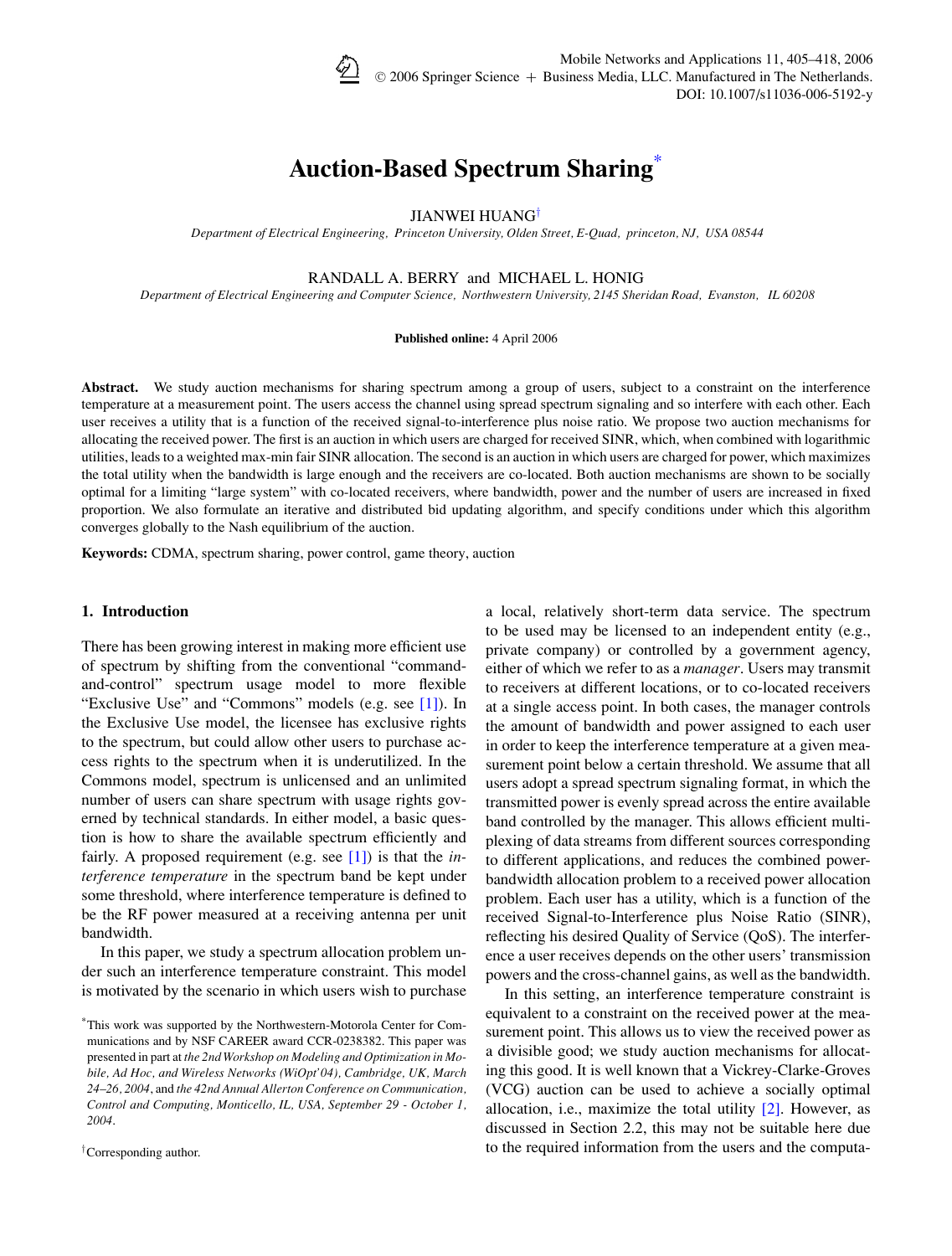tional burden on the manager. Instead, we propose two auctions mechanisms that allocate the received power as a function of bids submitted by the users and the price announced by the manager. We model the resulting problem as a noncooperative game [\[2\],](#page-12-1) and characterize the Nash equilibria and related properties of the two auctions. We first analyze these auctions as a simultaneous move game, assuming all information (i.e., utilities and link channel gains) is available to the users (but not to the manager). We subsequently formulate an iterative and fully distributed algorithm, which only requires the users to obtain limited local information in order to converge globally to the Nash equilibrium (NE). This makes the auction mechanisms easily implementable and scalable with the user population size.

Our approach is similar to a *share auction* (see [\[3–](#page-12-2)[8\]](#page-12-3) and the references therein), or *divisible auction*, where a perfectly divisible good is split among bidders whose payments depend solely on the bids. A common form of bids in a share auction is for each user to submit his demand curve  $(e.g., [3-5])$  $(e.g., [3-5])$ , i.e., the amount of goods a user desires as a function of the price. The auctioneer can then compute a market clearing price based on the set of demand curves. However, in our problem, a user's demand curve for received power also depends on the demands of other users due to interference. On the other hand, if the demand curves are viewed in terms of SINR so that they are mutually independent, the market clearing price for SINR is not easy to find since the constraint is on received power. To overcome these difficulties, we adopt a signaling system similar to  $[6–8]$  $[6–8]$ , where users submit one dimensional bids for the resource.

We assume a weighted proportional allocation rule in which a user's power allocation is proportional to his bid. This type of allocation rule has been studied in a wide range of applications (e.g., see [\[9,](#page-12-6)[10\]\)](#page-12-7) including network resource allocation (e.g., [\[6–](#page-12-5)[8\]\)](#page-12-3). Given this allocation, the users participate in a game with the objective of maximizing their own benefit. It is well known that the NE typically does not maximize the total system utility  $[11]$ . This has been referred to as the *price of anarchy* (e.g., [\[6\]\)](#page-12-5). In order to achieve a more desirable NE, we allow the manager to announce a unit price (e.g., [\[12,](#page-12-9)[13\]\)](#page-12-10) either for received SINR (a SINR auction) or received power (a power auction). An SINR auction with logarithmic utilities leads to a weighted max-min fair SINR allocation. A power auction maximizes the total utility for a large enough bandwidth with co-located receivers. Both auctions maximize the total utility in a large enough system with co-located receivers if the total power and bandwidth are increased in fixed proportion to the number of users. Related work on uplink power control for CDMA has appeared in [\[13–](#page-12-10)[16\].](#page-12-11) A key difference here is that there is a constraint on the total received power at all times.<sup>[1](#page-1-0)</sup> Because of this, a user's interference depends on his own power allocation, which can make the problem non-convex.

We assume the user population is stationary, i.e., the users and their corresponding utilities stay fixed during the time period of interest. On a larger time-scale one can view time divided into periods, during which the number of users and each user's utility are fixed and the proposed auction algorithm is used. When a new period begins, users may join or leave the system. Remaining users may update their utilities to reflect changes in their QoS requirements. For example, a user with data that must be delivered by a deadline might increase his utility (as a function of SINR) as the deadline approaches. Here we do not consider mechanisms and associated dynamics over multiple periods.

The remainder of the paper is organized as follows. After introducing the auction mechanisms in Section 2, we analyze the performance for a finite system and for a limiting "large system" in Sections 3 and 4, respectively. In Section 5 we give an iterative and distributed bid updating algorithm, and show that it converges globally to the unique NE of the auction when one exists. Numerical results are given in Section 6 and conclusions in Section 7. Several of the main proofs are given in the Appendix.

## <span id="page-1-2"></span>**2. Auction mechanisms**

#### *2.1. System model*

Spectrum with bandwidth *B* is to be shared among *M* spread spectrum users, where a user refers to a transmitter and an intended receiver pair. User*i*'s valuation of the spectrum is characterized by a utility  $U_i(\gamma_i)$ , where  $\gamma_i$  is the received SINR at user *i*'s receiver. We primarily consider the case where each user's utility is given by  $U_i(\gamma_i) = U(\theta_i, \gamma_i)$ , where  $\theta_i$ is a user-dependent parameter. As a particular example, we consider the *logarithmic utility*  $U_i(\gamma_i) = \theta_i \ln(\gamma_i)$ .<sup>[2](#page-1-1)</sup>

**Assumption 1.** For each user  $i$ ,  $U_i(\gamma_i)$  is increasing, stric*tly concave, and twice continuously differentiable in γi.*

Utilities that satisfy this assumption are commonly used to model "elastic" data applications [\[17\].](#page-12-12) For each *i*, the received SINR is given by

$$
\gamma_i = \frac{p_i h_{ii}}{n_0 + \frac{1}{B} \left( \sum_{j \neq i} p_j h_{ji} \right)},\tag{1}
$$

where  $p_i$  is user *i*'s transmission power,  $h_{ij}$  is the channel gain from user *i*'s transmitter to user *j*'s receiver, and  $n_0$  is the background noise power that is assumed to be the same for all users. To satisfy an interference temperature constraint, the total received power at a specified measurement point must satisfy

$$
\sum_{i=1}^{M} p_i h_{i0} \le P,\tag{2}
$$

<span id="page-1-1"></span>2This approximates the weighted rate of user *i* in the high SINR regime.

<span id="page-1-0"></span><sup>&</sup>lt;sup>1</sup>We assume that any transmission power constraint for each user is large enough so that it can be ignored.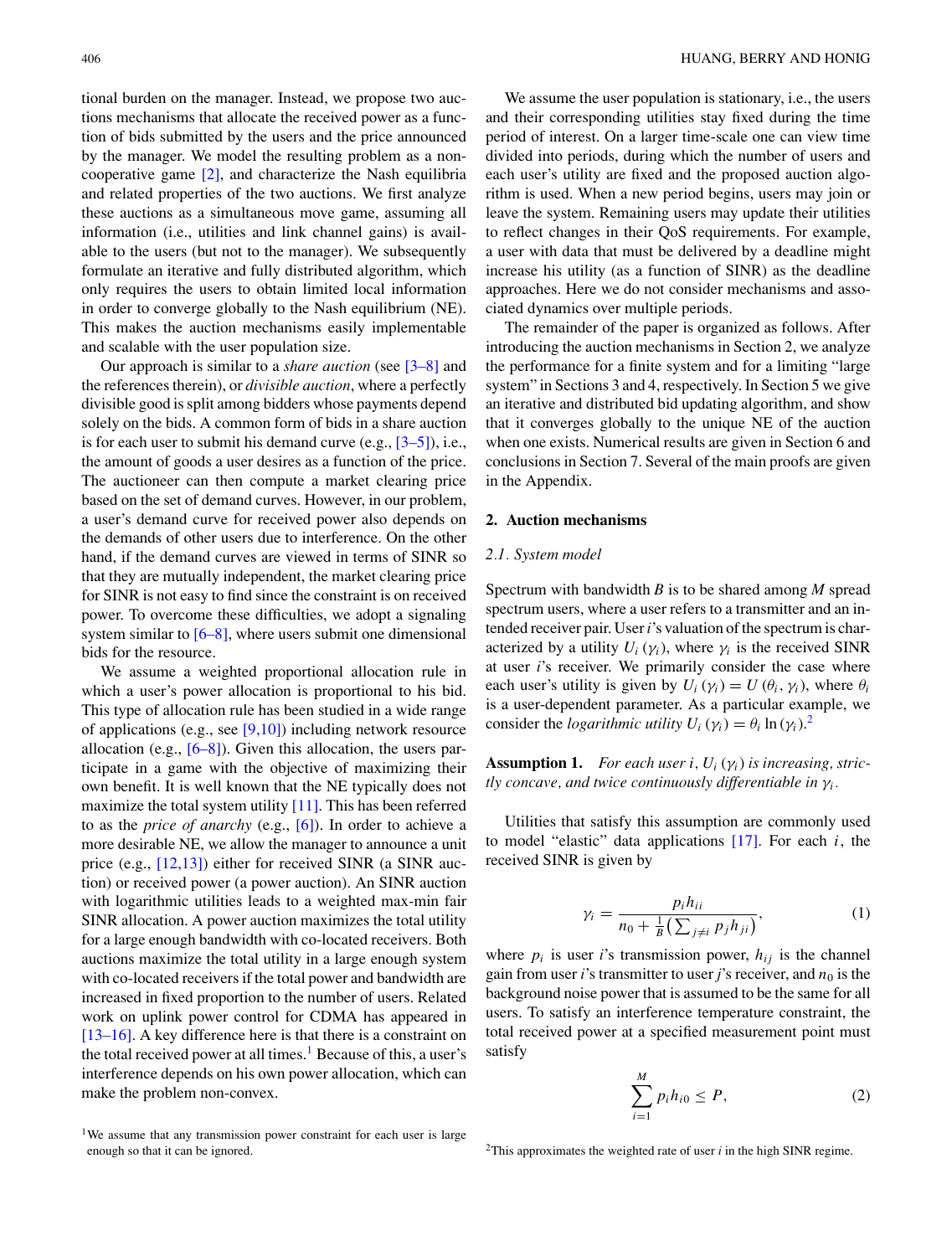<span id="page-2-0"></span>

Figure 1. System model for *M* transmitter-receiver pairs.

where  $h_{i0}$  is the channel gain from user *i*'s transmitter to the measurement point. The system model is shown in Figure [1.](#page-2-0) A power allocation is *Pareto optimal* if no user's utility can be increased without decreasing another user's utility.

**Lemma 1.** *A power allocation scheme is Pareto optimal if and only if the total received power constraint is tight, i.e.,*  $\sum_{i=1}^{M} p_i h_{i0} = P.$ 

This follows because if the power constraint is not tight, then each user can increase their power by a factor of  $P / \sum_{i=1}^{M} p_i h_{i0}$ , which increases the SINR for every user. Lemma 1 does not require Assumption 1; in particular,  $U_i(\gamma_i)$ does not have to be concave in  $\gamma$ ; although it must be strictly increasing. Note that Pareto optimality does not indicate how to split resources among users, only that the resource should be fully utilized. A stronger condition is *social optimality*, where the total utility  $\sum_{i=1}^{M} U_i(\gamma_i)$  is maximized. Social optimality implies Pareto optimality, but the reverse is not true. Therefore, to achieve social optimality, the manager should always ensure that the received power constraint is tight.

A special case, on which we will focus, is when the receivers are co-located with the measurement point. This could model a situation where a service provider purchases the spectrum usage rights from the manager and provides service from a single access point. In this case,  $h_{ij} = h_{i0}$  for all  $i, j \in \{1, \ldots, M\}$ , and we denote user *i*'s received power as  $p_i^r = p_i h_{i0}$ . In a Pareto optimal allocation for this co-located receiver case, we have for each user *i*,

$$
\gamma_i \equiv \gamma_i \left( p_i^r \right) = \frac{p_i^r}{n_0 + \frac{1}{B} \left( P - p_i^r \right)},
$$

so that user *i*'s utility  $U_i(\gamma_i(p_i^r))$  under a Pareto optimal allocation does not depend on how the power is allocated among the interferers.

We assume that each user's utility is private information. i.e., only known to the user himself. The manager must then design a mechanism for allocating power without having this knowledge *a priori*. Also the manager may not have *a priori* knowledge of the channel gains,  $h_{ij}$ 's. One such mechanism is the VCG auction.

# *2.2. VCG auction for spectrum sharing*

A VCG auction results in a socially optimal outcome, and it is a (weakly) dominant strategy for users to bid truthfully (i.e., state their true utilities). In our context, a VCG auction can be described as follows: First, users are asked to submit their utilities  $\{U_i(\gamma_i)\}\)$ . The manager then computes the power allocation  $p^* = (p_1^*, \dots, p_M^*)$  that maximizes the total utility, i.e.,  $U_{\text{max}} = \sum_{j=1}^{M} U_j(\gamma_j(\boldsymbol{p}^*)),$ given the received power constraint, and allocates power to the users accordingly. Furthermore, the manager computes the maximum total utility if user *i* is excluded from the auction, i.e.,  $U_{\max/i} = \max_{\{p_j\}/p_i} \sum_{j \neq i} U_j(\gamma_j)$  for each  $i \in \mathcal{M}$ . In total, the manager must solve  $M + 1$  optimization problems. The manager then charges user *m* the amount  $U_{\text{max}/i} - \sum_{j \neq i} U_j(\gamma_j(\boldsymbol{p}^*))$ , which is the decrement in sum utility over all other users from including user  $i$  in the auction.

The VCG auction may not be suitable in this context for several reasons: (*i*) In order to completely specify the users' utilities, in particular, the SINR in (1), for each user *i*, the channel gains  $h_{ij}$  for all  $i, j \in \{1, \ldots, M\}$ must be measured by the users and reported to the manager. This might be a heavy burden for the users in a large network. (*ii*) The manager must solve  $M + 1$  optimization problems, which are typically non-convex due to the interference. This becomes computationally expensive for large *M*, and may not be suitable for online allocations. For these reasons, we examine mechanisms that require less information exchange and less computation for the manager.

## *2.3. One-dimensional auctions with pricing*

We now describe two auctions (SINR-and power-based) in which users submit one-dimensional bids representing their willingness to pay, and the manager simply allocates the received power in proportion to the bids. The users then pay an amount proportional to their SINR (or power). The manager announces a nonnegative reserve bid  $\beta$ , and uses a corresponding reserve power that interferes with the other users. In contrast with the situation where the manager submits a reserve bid to extract more revenue from the other bidders [\[18\],](#page-12-13) here the main purpose of the reserve bid is to guarantee a unique desirable outcome of the auction. We will show that the interference generated by the manager can be made arbitrarily small. Although the two auctions are relatively simple, we show that under some mild conditions they give power allocations that are arbitrarily close to the allocation from a VCG auction.

Regarding the information structure of the auction, we first assume that it is a complete information game, i.e., all users' utilities and all channel gains are known to all users. In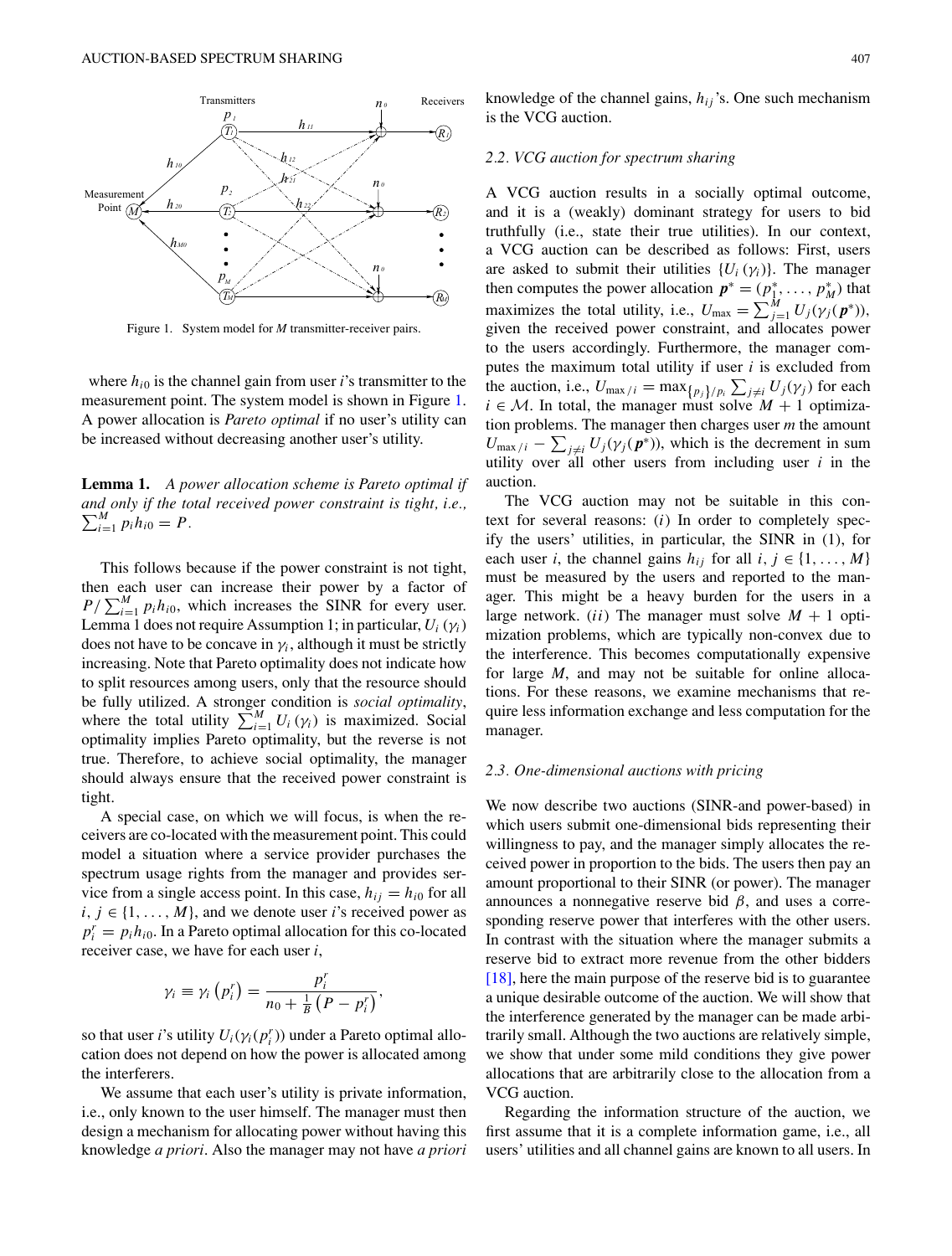Section [5,](#page-6-0) we present a distributed algorithm that can achieve the NE of the auction with limited information, where each user *i* only needs to measure the background noise density  $n_0$ , the channel gain ratio  $\hat{h}_{ii} = h_{ii}/h_{i0}$  and the SINR at his own receiver.

# **Simultaneous Auction Algorithm:**

- (1) The manager announces a reserve bid  $\beta \geq 0$ , and a price  $\pi^{s} > 0$  (in an SINR auction) or  $\pi^{p} > 0$  (in a power auction).
- (2) After observing  $\beta$ ,  $\pi^s$  (or  $\pi^p$ ), user  $i \in \{1, ..., M\}$  submits a bid  $b_i \geq 0$ .
- (3) The manager keeps reserve power  $p_0$ , and allocates to each user  $i$  a transmission power  $p_i$  so that the received power at the measurement point is proportional to the bids, i.e.,

<span id="page-3-3"></span>
$$
p_i h_{i0} = \frac{b_i}{\sum_{j=1}^M b_i + \beta} P
$$
, and  $p_0 = \frac{\beta}{\sum_{j=1}^M b_i + \beta} P$ . (3)

The resulting SINR for user *i* is

$$
\gamma_i = \frac{p_i h_{ii}}{n_0 + \frac{1}{B} \left( \sum_{j \neq i} p_j h_{ji} + p_0 h_{0i} \right)},\tag{4}
$$

<span id="page-3-4"></span>where  $h_{0i}$  is the channel gain from the manager (measurement point) to user *i*'s receiver.<sup>[3](#page-3-0)</sup> If  $\sum_{i=1}^{M} b_i + \beta = 0$ , then  $p_i = 0$ .

(4) In an SINR (power) auction, user *i* pays  $C_i = \pi^s \gamma_i$  $(C_i = \pi^p p_i h_{i0})$ 

A *bidding profile* is the vector containing the users' bids  $\mathbf{b} = (b_1, \ldots, b_M)$ . The *bidding profile of user i's opponents* is defined as  $b_{-i} = (b_1, ..., b_{i-1}, b_{i+1}, ..., b_M)$ , so that *b* = (*bi*; *b*<sup>−</sup>*i*). In the preceding auctions, each user *i* submits a bid *bi* to maximize his *surplus function*

$$
S_i(b_i; b_{-i}) = U_i(\gamma_i(b_i; b_{-i})) - C_i.
$$

Here we omit the dependence on  $\beta$  and  $\pi$ .

An NE of the auction is associated with a bidding profile *<i>b*<sup>∗</sup> such that *S<sub>i</sub>*(*b*<sup>\*</sup><sub>i</sub></sub>; *b*<sup>\*</sup><sub>*i*</sub></sup>) ≥ *S<sub>i</sub>*(*b*<sup>/</sup><sub>i</sub></sub>; *b*<sup>\*</sup><sub>*i*</sub>) for any *b*<sup>/</sup><sub>i</sub></sub> ∈ [0,∞) and any user *i*. Define user *i*'s *best response* given *b*<sup>−</sup>*<sup>i</sup>* as the set

$$
\mathcal{B}_{i}\left(b_{-i}\right) = \left\{\hat{b}_{i} \mid \hat{b}_{i} = \arg \max_{b_{i} \in [0, \infty)} S_{i}\left(b_{i}; b_{-i}\right)\right\},\
$$

i.e., the set of  $b_i$ 's that maximize  $S_i(b_i; b_{-i})$  given a fixed *b*<sup>−*i*</sup>.<sup>[4](#page-3-1)</sup> The NE bidding profile *b*<sup>∗</sup> is a fixed point, i.e., no user has the incentive to deviate unilaterally. The existence and uniqueness of an NE are shown in the following to depend on  $\beta$  and  $\pi^s$  (or  $\pi^p$ ).

These auction mechanisms differ from some previously proposed auction-based network resource allocation schemes (e.g., [\[6](#page-12-5)[,7\]](#page-12-14)) in that the bids here are not the same as the payments. Instead, the bids are signals of willingness to pay. The manager can therefore influence the NE by choosing *β* and  $\pi^s$  (or  $\pi^p$ ). This alleviates the typical inefficiency of the NE, and allows us to reach Pareto optimal, and in some cases, socially optimal solutions.

#### **3. Finite system analysis**

#### *3.1. SINR auction*

In this case,  $C_i = \pi^s \gamma_i = \pi^s \frac{p_i h_{ii}}{n_0 + \frac{1}{B} (\sum_{j \neq i}^M p_j h_{ji} + p_0 h_{0i})}$ , so that each user's payment depends on both the transmission power and the interference.

# **Theorem 1.** *In an SINR auction:*

- *(1) For*  $\beta > 0$ *, there exists a threshold price*  $\pi_{th}^s > 0$  *such that a unique NE exists if*  $\pi^s > \pi^s_{th}$ *, and there is no NE if*  $\pi^s \leq \pi^s_{th}$ .
- *(2) For*  $\beta = 0$ *, one of the following is true: (i) there is a unique NE with*  $b_i^* = 0$  *for all i*, (*ii*) *there are an infinite number of Nash Equilibria, or* (*iii*) *there is no NE.*

The proof is given in Appendix A; as shown there, when  $\beta > 0$  and  $\pi^s > \pi^s_{th}$ , the best response for each user is unique, and the vector of best responses across users is given by

$$
\mathcal{B}(\boldsymbol{b}) = \mathbf{K}\boldsymbol{b} + \boldsymbol{k}_0 \boldsymbol{\beta},\tag{5}
$$

<span id="page-3-2"></span>where  $\mathbf{K} = [k_{ij}(\pi^s)]_{i,j \in \{1,...M\}}$  is a nonnegative matrix with  $k_{ii}$  ( $\pi$ <sup>*s*</sup>) = 0 for all *i* and

$$
k_{ij}(\pi^s) = \frac{g_i(\pi^s)(n_0B + P\hat{h}_{ji})}{PB\hat{h}_{ii} - g_i(\pi^s)n_0B} \ge 0, \quad \forall j \ne i,
$$
 (6)

<span id="page-3-5"></span>vector  $\mathbf{k}_0 = (k_{10}, \ldots, k_{M0})$  has nonnegative elements

$$
k_{i0}(\pi^s) = \frac{g_i(\pi^s)(n_0B + Ph_{0i})}{PB\hat{h}_{ii} - g_i(\pi^s)n_0B} \ge 0,
$$
 (7)

<span id="page-3-6"></span>and  $g_i(\pi^s)$  is a nonnegative and continuously nonincreasing function defined as

$$
g_i(\pi^s) = \begin{cases} \infty, & 0 \le \pi^s \le U'_i(\infty), \\ U'_i^{(-1)}(\pi^s), U'_i(\infty) < \pi^s < U'_i(0), \\ 0, & U'_i(0) \le \pi^s. \end{cases} \tag{8}
$$

<span id="page-3-7"></span>The spectral radius of matrix **K***,*  $\rho_K$ *, satisfies*  $0 \leq \rho_K < 1$ . The unique NE is

$$
\boldsymbol{b}^* = (\mathbf{I} - \mathbf{K})^{-1} \boldsymbol{k}_0 \boldsymbol{\beta} = \sum_{n=0}^{\infty} \mathbf{K}^n \boldsymbol{k}_0 \boldsymbol{\beta}.
$$

where **I** is the identity matrix.

Since we would like to avoid case (2) in Theorem 1*,* we assume  $\beta > 0$  in the rest of the paper. Notice that the value

<span id="page-3-0"></span><sup>&</sup>lt;sup>3</sup>If  $h_{0i} = 0$  for all  $i \in \{1, ..., M\}$ , then the manager does not interfere with the users and many of the results in the following section still hold. However, in the co-located case, we have  $h_{0i} = 1$  for all *i*.<br><sup>4</sup>In general the best response set may contain more than one element.

<span id="page-3-1"></span>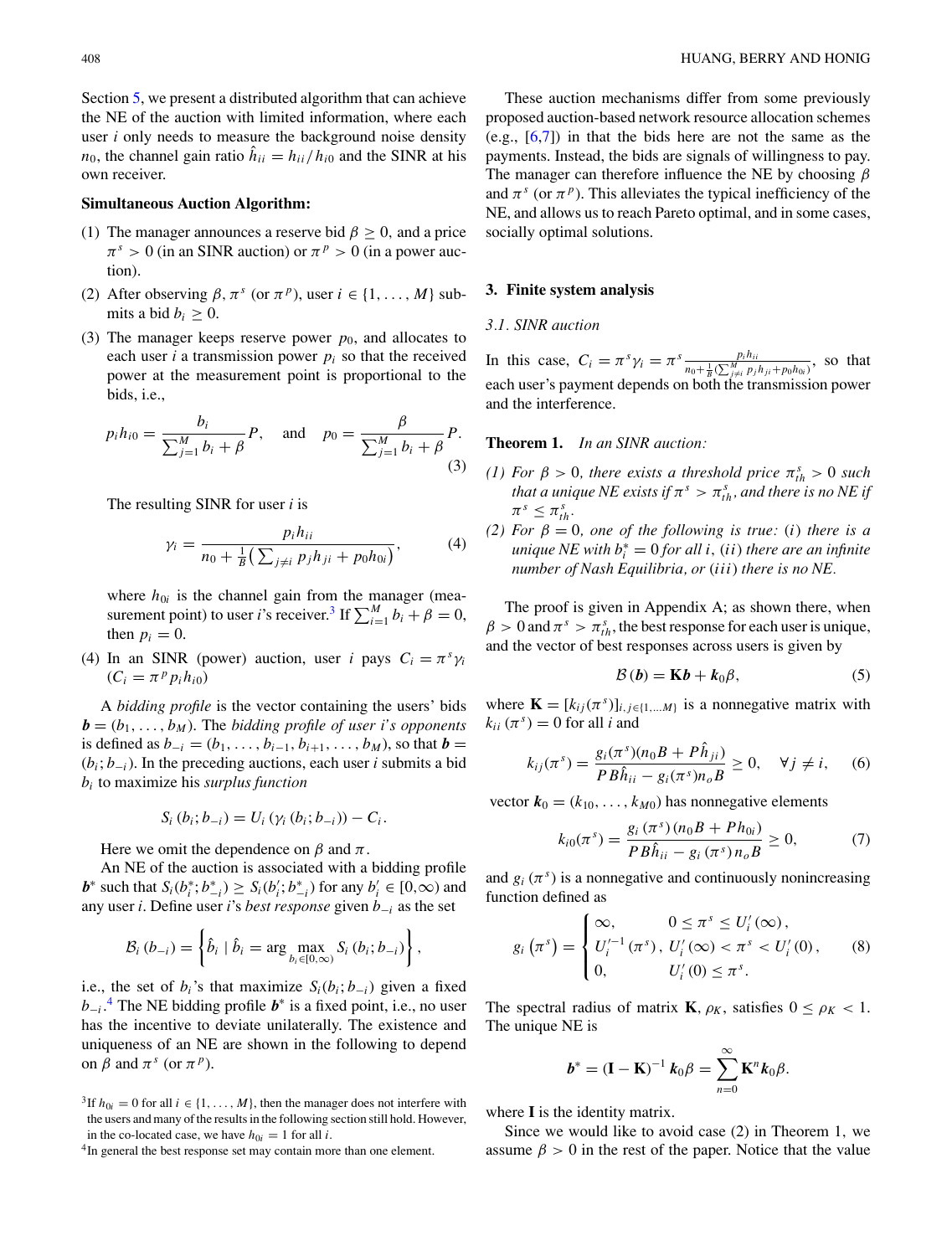of  $\beta$  does not affect the power allocation at the NE, since all equilibrium bids are proportional to *β*. Thus the manager only needs to announce an arbitrary  $\beta > 0$ . In general,  $\pi_h^s$ in Theorem 1 is difficult to find analytically. However, in the co-located receiver case with logarithmic utilities, we have a closed-form relation between  $\pi_{th}^s$  and the users' utility parameters. For  $i \in \{1, \ldots, M\}$ , define

$$
k_i(\pi^s) = \frac{g_i(\pi^s)(P + Bn_0)}{PB - g_i(\pi^s)n_0B}.
$$
 (9)

<span id="page-4-2"></span>**Proposition 1.** *In an SINR auction with co-located receivers and logarithmic utilities,*  $k_i(\pi_{th}^s) \geq 0$  *for each user*  $i$  and  $\sum_{i=1}^{M} k_i(\pi_{th}^s)/(1 + k_i(\pi_{th}^s)) = 1.$ 

This follows from the proof of Theorem 1 by using the fact that with co-located receivers  $k_{il}(\pi^s) = k_i(\pi^s)$  for all  $l \in$ {0*,...,M*}*,* and explicitly solving for the NE. The bidding and power profiles at the NE are:

$$
b_i^* = \frac{\frac{k_i(\pi^s)}{1 + k_i(\pi^s)}}{1 - \sum_{j=1}^M \frac{k_j(\pi^s)}{1 + k_j(\pi^s)}} \beta \quad \text{and}
$$
  

$$
p_i^* = \frac{k_i(\pi^s)}{1 + k_i(\pi^s)} P \quad \text{for} \quad i \in \{1, ..., M\}.
$$
 (10)

Given the existence of a unique NE, we next characterize the resulting resource allocation. We say an allocation  $\{x_i\}_{i \in \{1,\ldots,M\}}$  is *weighted max-min fair* with weights { $w_i$ }<sub>*i*∈{1*,...,M*} if for each *i* ∈ {1*, ..., M*}*, x<sub>i</sub>* can not be in-</sub> creased without decreasing some  $x_j$ ,  $j \in \{1, ..., M\}$ , for which  $x_j/w_j \leq x_i/w_i$ .

**Proposition 2.** *If a unique NE exists in an SINR auction with logarithmic utilities, the SINR allocation*  $\{\gamma_i^*\}_{i \in \{1,\dots,M\}}$ *are weighted max-min fair with the weights*  $\{\theta_i\}_{i \in \{1,\ldots,M\}}$  *given a fixed reserve power*  $p_0^*$ *, and the payments*  $\{C_i^*\}_{i\in\{1,\ldots,M\}}$  are *proportional with the same weights.*

*Proof.* User *i*'s unique best response satisfies

$$
\frac{\partial U_i(\gamma_i(\mathcal{B}_i(b_{-i});b_{-i}))}{\partial \gamma_i(\mathcal{B}_i(b_{-i});b_{-i})} = \frac{\theta_i}{\gamma_i(\mathcal{B}_i(b_{-i});b_{-i})} = \pi^s
$$

i.e.,  $\gamma_i^* / \theta_i = 1/\pi^s$  for all *i*. Clearly, no user's SINR can be increased without decreasing another user's SINR. User *i*'s payment satisfies  $C_i^* / \theta_i = (\pi^s \gamma_i^*) / \theta_i = 1$ .

In [\[19\],](#page-12-15) Kelly et al. consider an algorithm for rate allocation in a wire-line network with logarithmic utilities  $w_i \log(x_i)$  for all users  $i \in \{1, \ldots, M\}$ . In that case, the socially optimal rate allocation  $\{x_i\}_{i \in \{1,\ldots,M\}}$  is *weighted proportional fair* with weights  $\{w_i\}_{i \in \{1,\ldots,M\}}$ , i.e., for any other feasible rate allocation  $\{x_i'\}_{i \in \{1, ..., M\}}$ ,  $\sum_{i=1}^{M} w_i (x_i' - x_i) / x_i \leq 0$ . Their utility maximization problem is convex and separable since there is no externality (i.e., interference) among different users. Here, due to the interference among users, the problem is generally not separable (except in the co-located receiver case) and is typically not convex; thus the allocation achieved by the SINR auction with logarithmic utilities typically is not socially optimal or proportional fair.<sup>5</sup>

In a system with a unique NE, define the *system usage efficiency* by

$$
\eta = \frac{\sum_{i=1}^{M} p_i^* h_{i0}}{P} = \frac{\sum_{i=1}^{M} b_i^*}{\sum_{i=1}^{M} b_i^* + \beta}.
$$

For Pareto optimality  $\eta = 1$ , but the necessary condition for the uniqueness of a unique NE is  $\eta$  < 1 due to the required positive reserve bid  $\beta$ , i.e., Pareto optimality and a unique NE are conflicting objectives.<sup>[6](#page-4-1)</sup>

We define an *ε-system* as one with parameters  $(P^{\varepsilon}, B^{\varepsilon}, M^{\varepsilon}, n_0^{\varepsilon}) = (P(1 - \varepsilon), B, M, n_0 + \varepsilon P/B)$ , where  $\varepsilon \in (0, 1)$ *.* An  $\varepsilon$ *-Pareto optimal* allocation is defined as a Pareto optimal solution for the *ε-*system.

<span id="page-4-3"></span>**Proposition 3.** *In an SINR auction, there exists a price π<sup>s</sup> for any*  $\varepsilon \in (0, 1)$ *, such that the system has a unique NE and achieves an ε-Pareto optimal solution (i.e., η* = 1 − *ε in the original system).*

*Proof.* From the proof of Theorem 1, it can be seen that as  $\pi^s$  increases from  $\pi^s_{th}$  to  $\infty$ ,  $\rho_K(\pi^s)$  decreases from 1 to 0, and is continuous and nonincreasing in the interval. Also, the bidding profile  $b^* = (\sum_{n=0}^{\infty} \mathbf{K}^n) \mathbf{k}_0 \beta$  changes from (for at least one user's bid) to 0 (for all users' bids), and is also continuous and nonincreasing in the interval. This implies the same for the summation  $\sum_{i=1}^{M} b_i^*$ , which means  $\eta = \sum_{i=1}^{M} b_i^* / (\sum_{i=1}^{M} b_i^* + \beta)$  decreases from 1 to 0, and is continuous and nonincreasing in the interval. So there must exist a price  $\pi^s \in (\pi^s_{th}, \infty)$  that achieves any  $\eta = 1 - \varepsilon \in$ (0*,* 1).

In practice, the manager can achieve a target  $\eta^*$  by adjusting  $\pi^s$  after observing the usage efficiency at the current NE: if it is too low, the price should be decreased. Note that if the price is decreased too much, there may not be an unique NE.

## *3.2. Power Auction*

*,*

In this case  $C_i = \pi^p p_i h_{i0}$ . For the co-located receiver case with logarithmic utilities, Proposition 1 still holds, but with a different expression for  $k_i$  ( $\pi$ <sup>*s*</sup>) than that given in [\(9\)](#page-4-2). The bidding and power profiles at the NE are again given by [\(10\)](#page-4-3), but it may be impossible to find a price  $\pi^{p\epsilon}$  that gives an arbitrary  $\eta = 1 - \varepsilon$ . This is because  $U_i(\gamma_i(p_i^r))$  is not always concave in the received power  $p_i^r$ , and so the  $p_i^r$  that maximizes user *i*'s surplus may not be continuous with price  $\pi^p$ , i.e., it may jump from one local optimum to the other.

<span id="page-4-0"></span><sup>5</sup>Moreover, in this setting the socially optimal allocation with logarithmic utilities is not proportional fair.

<span id="page-4-1"></span><sup>&</sup>lt;sup>6</sup>Here we are not including power used by the manager in our definition of Pareto optimality.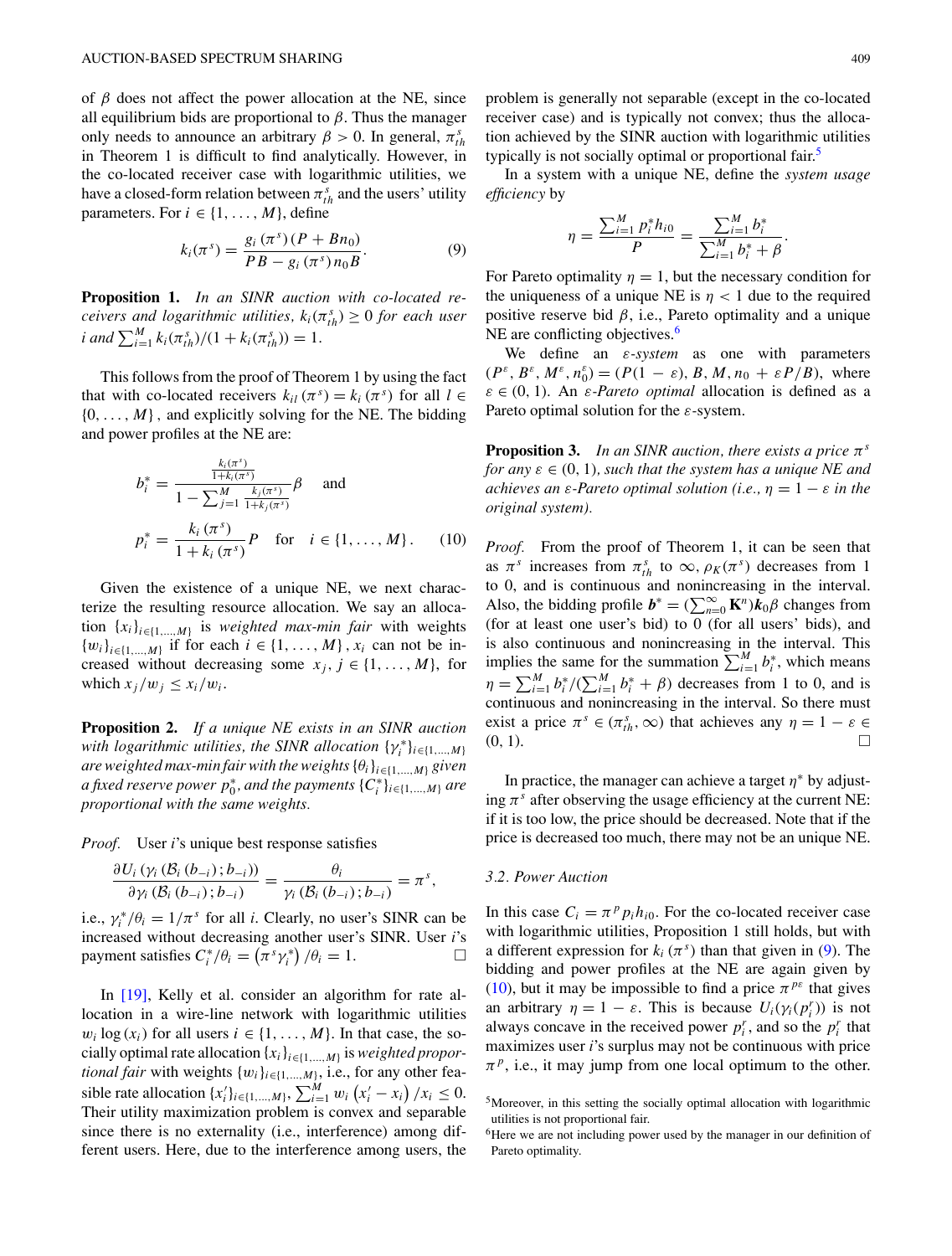As a result,  $\eta = \sum_{i=1}^{M} p_i^r / P$  may be discontinuous at some values of  $\pi^p$ .

We say that a power allocation is *ε-socially optimal* if it maximizes the total utility of the *ε*-system. In the case of colocated receivers, the power auction can achieve an *ε-socially optimal* allocation for a more general class of utilities.

**Assumption 2.** *For each*  $i \in \{1, \ldots, M\}$ ,  $U_i(\gamma_i)$  *satisfies Assumption 1 and*

$$
\frac{\left|U_i''(\gamma_i)\right|}{U_i'(\gamma_i)}(\gamma_i+B)>2\tag{11}
$$

<span id="page-5-0"></span>*for any*  $\gamma_i \in [0, P/n_0]$ *.* 

Inequality [\(11\)](#page-5-0) follows from setting  $\partial^2 U_i(\gamma_i(p_i^r))/\partial^2 p_i^r$  < 0 for any  $p_i^r \in [0, P/h_{i0}],$  i.e., the utility is strictly concave in the received power. For the case of logarithmic utilities, Assumption 2 is satisfied if  $P/(Bn_0) < 0$  dB. For many utilities  $(e.g., \theta_i \log(1 + \gamma_i), 1 - e^{-\theta_i \gamma_i})$ , and  $\theta_i \gamma_i^{\alpha} \ (\alpha \in (0, 1))$ , Assumption 2 is satisfied when the bandwidth is large enough, so that the interference among users is relatively small.

**Theorem 2.** *In a power auction with co-located receivers and Assumption 2, for any*  $\varepsilon \in (0, 1)$  *there exists a price*  $\pi^{p\epsilon}$ *such that the system has a unique NE, and the NE achieves ε-social optimality.*

The proof is given in Appendix B. Theorem 2 implies that with large enough bandwidth, so that the externality effects among users are relatively small, the power auction with colocated receivers can achieve an allocation that is arbitrarily close to that produced by a VCG auction, and so is preferable to the SINR auction in terms of social optimality. When Assumption 2 is not satisfied, the power auction may not be able to achieve an  $\eta$  close to 1 (e.g., with logarithmic utilities); this can result in a lower total utility compared to the SINR auction, which can achieve any *η*.

# *3.3. Revenue comparison between SINR and power auctions*

From the manager's point of view, revenue maximization might be another important objective. Here we restrict our discussion to the two auctions previously described for colocated receivers.<sup>7</sup> Let  $R^p$  and  $R^s$  be the revenue derived from the power and SINR auctions, respectively. We first consider the case where users are identical (i.e., have the same utilities) and the utilities are concave in power.

**Theorem 3.** *Given co-located receivers, identical utilities, and Assumption 2, suppose further that both auctions achieve the same system usage efficiency η. Then R<sup>p</sup> > R<sup>s</sup>, and*  $R^p/R^s \rightarrow 1$  *as*  $M \rightarrow \infty$ *.* 

*Proof.* With identical utilities and same efficiency *η*, both auctions allocate the same received power  $p^{r*}$  to all users. Let

 $U(\gamma(p^r)) = U_i(\gamma_i(p_i^r))$  for  $1 \le i \le M$ . From the first-order conditions for surplus maximization,

$$
\pi^{p} = U'(\gamma(p^{r}))\gamma'(p^{r})|_{p^{r}=p^{r*}} \quad \text{and}
$$

$$
\pi^{s} = U'(\gamma(p^{r}))|_{p^{r}=p^{r*}} \tag{12}
$$

so that

$$
\frac{R^p}{R^s} = \frac{M\pi^p p^{r*}}{M\pi^s \gamma (p^{r*})} = \frac{U'(\gamma (p^r)) \gamma' (p^r)|_{p^r = p^{r*}} p^{r*}}{U'(\gamma (p^r))|_{p^r = p^{r*}} \gamma (p^{r*})}
$$

$$
= \frac{\frac{B(n_0B + P)}{(n_0B + P - p^{r*})^2} p^{r*}}{\frac{p^{r*}B}{n_0B + P - p^{r*}}} = \frac{n_0B + P}{n_0B + P - p^{r*}} > 1.
$$
As  $M \to \infty$ ,  $p^{r*} \to 0$ , and so  $R^p/R^s \to 1$ .

When Assumption 2 is not satisfied, the power auction may collect less revenue than the SINR auction, since the former might not be able to achieve *η* close to 1. However, for logarithmic utilities the relation between the revenues remains the same.

**Proposition 4.** *Given co-located receivers with logarithmic utilities, assume there exists a*  $\bar{\theta}$  *such that*  $\theta_i \leq \bar{\theta}$  *for*  $1 \leq i \leq$ *M. Then*  $R^p > R^s$  *and*  $R^p/R^s \rightarrow 1$  *as*  $M \rightarrow \infty$ *.* 

The proof is given in Appendix C. Notice that in Proposition 4 we do not require identical utilities or the same *η* in both auctions. Hence with logarithmic utilities the power auction always generates more revenue.

#### <span id="page-5-3"></span>**4. Large system analysis**

In this section we consider the asymptotic behavior as *P, B, M* and  $\beta$  go to infinity, while keeping  $P/M$ ,  $B/M$ and  $\beta/M$  fixed. We focus on co-located receivers and assume that each user *i*'s utility parameter  $\theta_i$  is independently chosen according to a continuous probability density *f* (*θ*) over  $\left[\frac{\theta}{\theta}, \bar{\theta}\right]$ , where  $0 \leq \theta < \bar{\theta} < \infty$ . The expected value of  $\theta$  is denoted as  $E[\theta]$ .

**Proposition 5.** *In an SINR auction with logarithmic utilities and co-located receivers, a unique NE exists in the large system limit if and only if*

$$
\pi^{s} > \pi_{th}^{s} = E[\theta](n_{0} + P/B)\frac{M}{P}.
$$
 (13)

<span id="page-5-2"></span>In this case, the power and SINR allocations at the NE are weighted max-min fair with weights  $\{\theta_i\}_{1 \le i \le M}$ , and user *i* pays  $\theta_i$ . If condition [\(13\)](#page-5-2) is not satisfied, no NE exists.

The proof is given in Appendix D. The system usage efficiency at the NE is  $\eta = \frac{E[\theta](n_0 + P/B)}{\pi^s P/M}$ . As  $\eta \to 1$ , the price  $\pi^s$  converges to  $\pi^s_{th}$ , which is proportional to the system load

<span id="page-5-1"></span><sup>7</sup>We note that other auction mechanisms may extract more revenue.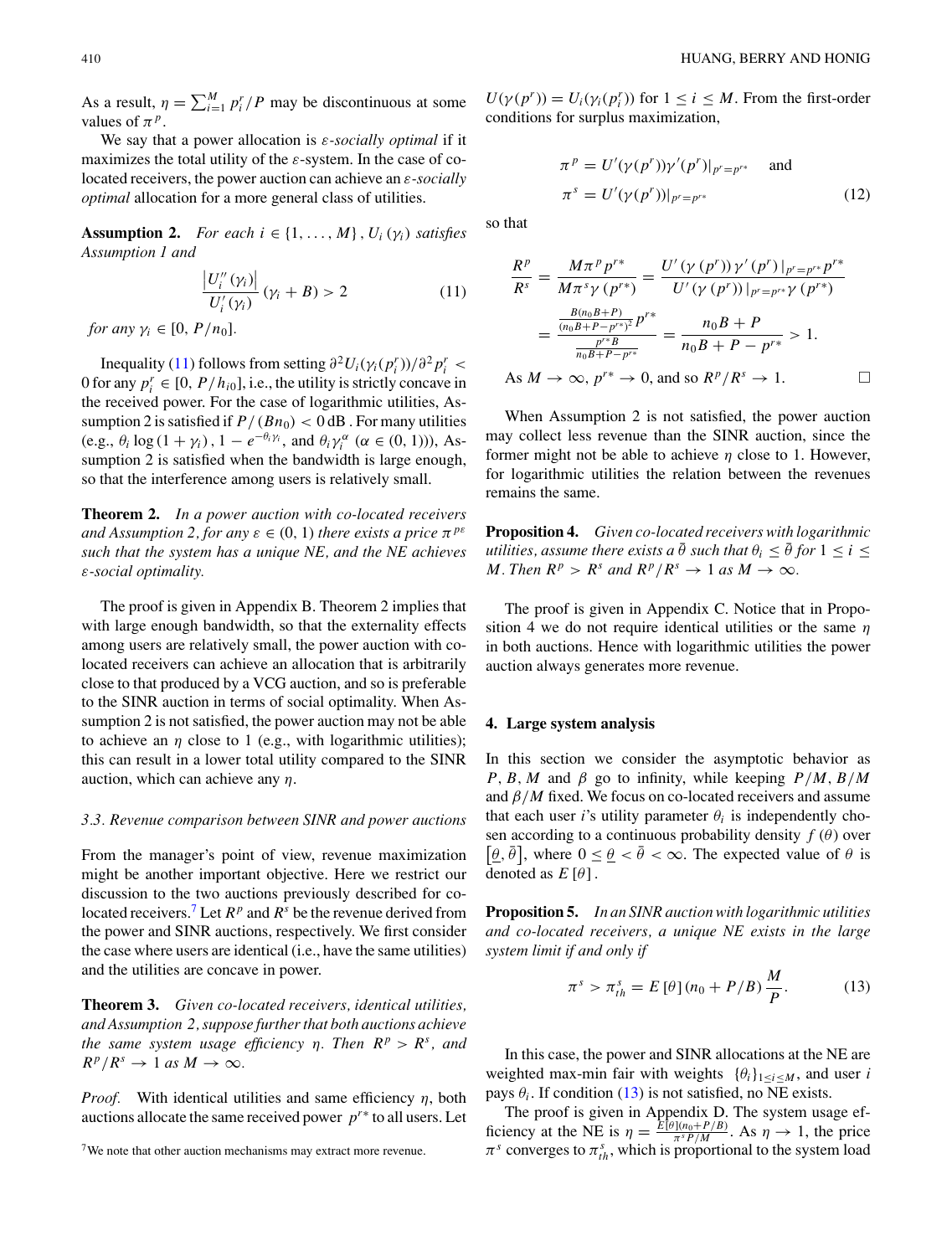*M/P*. This coincides with the *congestion pricing scheme* proposed in [\[16\]](#page-12-11), where the equilibrium price reflects the system congestion.

In the limiting system with co-located receivers, all users receive the same fixed noise plus interference level  $(n_0 + P/B)$  at the NE, because each user gets a negligible proportion of the total power. This makes the SINR and power auctions equivalent if  $\pi^{s} = (n_0 + P/B)\pi^{p}$ . The socially optimal allocation maximizes the average utility per user. (Note that the total utility is infinite.)

**Assumption 3.** *The utility*  $U(\theta, \gamma)$  *is asymptotically sublinear with respect to γ , i.e.,*

$$
\lim_{\gamma \to \infty} \frac{1}{\gamma} U(\theta, \gamma) = 0, \ \forall \theta.
$$

**Theorem 4.** *In the limiting system with co-located receivers, if U* (*θ,γ* ) *satisfies Assumptions 1 and 3, then both the SINR and power auctions can achieve ε-social optimality for any*  $\varepsilon \in (0, 1)$ *.* 

A sketch of the proof is given in Appendix  $E^8$  Assumption 3 is valid for common utilities, e.g.,  $\theta \ln(\gamma)$ ,  $\theta \ln(1 + \gamma)$ , and  $\theta \gamma^{\alpha}$  for any  $\alpha \in (0, 1)$ , and any upper-bounded utility. Under this assumption, even if a finite number of users are allocated non-negligible proportions of the total power, their contributions to the average utility become negligible as the number of users increases. Because of this, the socially optimal allocation gives each user finite power, and so each user sees the same interference level  $(n_0 + P/B)$ . In that case, both auctions can achieve results that are arbitrarily close to that of a VCG auction.

#### <span id="page-6-0"></span>**5. Iterative and distributed bid updating algorithm**

In Section [2,](#page-1-2) we assumed that the users' utility functions and all the channel gains are public information, so that the auction can be analyzed as a simultaneous-move game with complete information. In practice, the users' utilities are likely to be private information, and it is difficult for user *i* to measure the channel gains associated with other users, i.e.,  $h_{ik}$  for  $j, k \neq i$ . In that case, users cannot find the NE of the auction in one iteration. Next, we present an iterative and fully distributed algorithm that converges to the NE of the SINR auctions.[9](#page-6-2)

Suppose users update their bids according to the best re-sponse [\(5\)](#page-3-2) simultaneously in iterations  $t = 1, 2, \ldots, i.e.,$ 

$$
\boldsymbol{b}^{(t)} = \mathbf{K}\boldsymbol{b}^{(t-1)} + \boldsymbol{k}_0\boldsymbol{\beta},\tag{14}
$$

<span id="page-6-3"></span>where  $\mathbf{b}^{(0)}$  is an arbitrarily chosen feasible initial bidding profile.

**Proposition 6.** *If there exists a unique NE in the SINR auction, then the update algorithm [\(14\)](#page-6-3) globally converges to the NE from any positive*  $b^{(0)}$ .

*Proof.* For a unique NE we must have  $K \ge 0$  (componentwise),  $k_0 \ge 0$  and  $\rho_K < 1$ . Under this conditions iterating  $(14)$  gives

$$
\lim_{t \to \infty} \boldsymbol{b}^{(t)} = \lim_{t \to \infty} \left[ \mathbf{K}^t \right] \boldsymbol{b}^{(0)} + \lim_{t \to \infty} \left[ \sum_{n=0}^{t-1} \mathbf{K}^n \right] (k_0 \beta)
$$

$$
= (\mathbf{I} - \mathbf{K})^{-1} k_0 \beta,
$$

which is the unique NE.  $\Box$ 

 $b^{(t)}$ 

Next, we show that  $(14)$  can be equivalently written in a distributed fashion, where each user only needs to measure the channel gain  $\hat{h}_{ii} = h_{ii}/h_{i0}$ , the background noise density *n*<sub>0</sub>, and his received SINR  $\gamma_i^{(t)}$  in each iteration *t*.

**Proposition 7.** *In the SINR auction, [\(14\)](#page-6-3) is equivalent to the following distributed updating algorithm for each user i*  $int$  *in iteration*  $t = 1, 2, \ldots$ 

$$
= \begin{cases} \frac{g_i(\pi^s) P \hat{h}_{ii} - g_i(\pi^s) \gamma_i^{(t-1)} n_0}{\gamma_i^{(t-1)} P \hat{h}_{ii} - g_i(\pi^s) \gamma_i^{(t-1)} n_0} b_i^{(t-1)}, & \text{if } \gamma_i^{(t-1)} > 0, \\ 0, & \text{if } \gamma_i^{(t-1)} = 0, \end{cases} \tag{15}
$$

with an arbitrary positive initial profile  $\boldsymbol{b}^{(0)}$ .

*Proof.* From the proof of Theorem 1, we know that by following the best response  $(14)$  in iteration *t*, each user *i* submits a bid  $b_i^{(t)}$  in an attempt to achieve  $\gamma_i(b_i^{(t)}; b_{-i}^{(t-1)}) =$  $g_i(\pi^s)$ , which maximizes his surplus during iteration *t* assuming the other bids are fixed at  $b_{-i}^{(t-1)}$ . Using [\(3\)](#page-3-3) and [\(4\)](#page-3-4), we have

$$
b_i^{(t)} = \frac{g_i(\pi^s) \left(n_0 \left(\sum_{j \neq i} b_j^{(t-1)} + \beta\right) + (P/B) \left(\sum_{j \neq i} b_j^{(t-1)} \hat{h}_{ji} + \beta h_{0i}\right)\right)}{P \hat{h}_{ii} - g_i(\pi^s) n_0}
$$
(16)

Again using [\(3\)](#page-3-3) and [\(4\)](#page-3-4) for the SINR at iteration  $t - 1$ , we have

$$
n_0 \left( \sum_{j \neq i}^{M} b_j^{(t-1)} + \beta \right) + (P/B) \left( \sum_{j \neq i}^{M} b_j^{(t-1)} \hat{h}_{ji} + \beta h_{0i} \right)
$$
  
=  $b_i^{(t-1)} (P \hat{h}_{ii} - \gamma_i^{(t-1)} n_0) / \gamma_i^{(t-1)}$  (17)

if  $\gamma_i^{(t-1)} > 0$ . By substituting this into [\(16\)](#page-6-4) and noticing the fact that  $\gamma_i^{(t-1)} = 0$  if and only if  $b_i^{(t-1)} = 0$ , we get the desired  $\Box$ result.  $\Box$ 

<span id="page-6-5"></span>

<span id="page-6-4"></span>*.*

<span id="page-6-1"></span><sup>8</sup>Theorem 4 can be generalized to the case of a non-collocated measurement point. Here we consider only the co-located case to simplify the proof.

<span id="page-6-2"></span><sup>&</sup>lt;sup>9</sup>Note that here we are still referring to the NE of the simultaneous move game as in Section 2.3.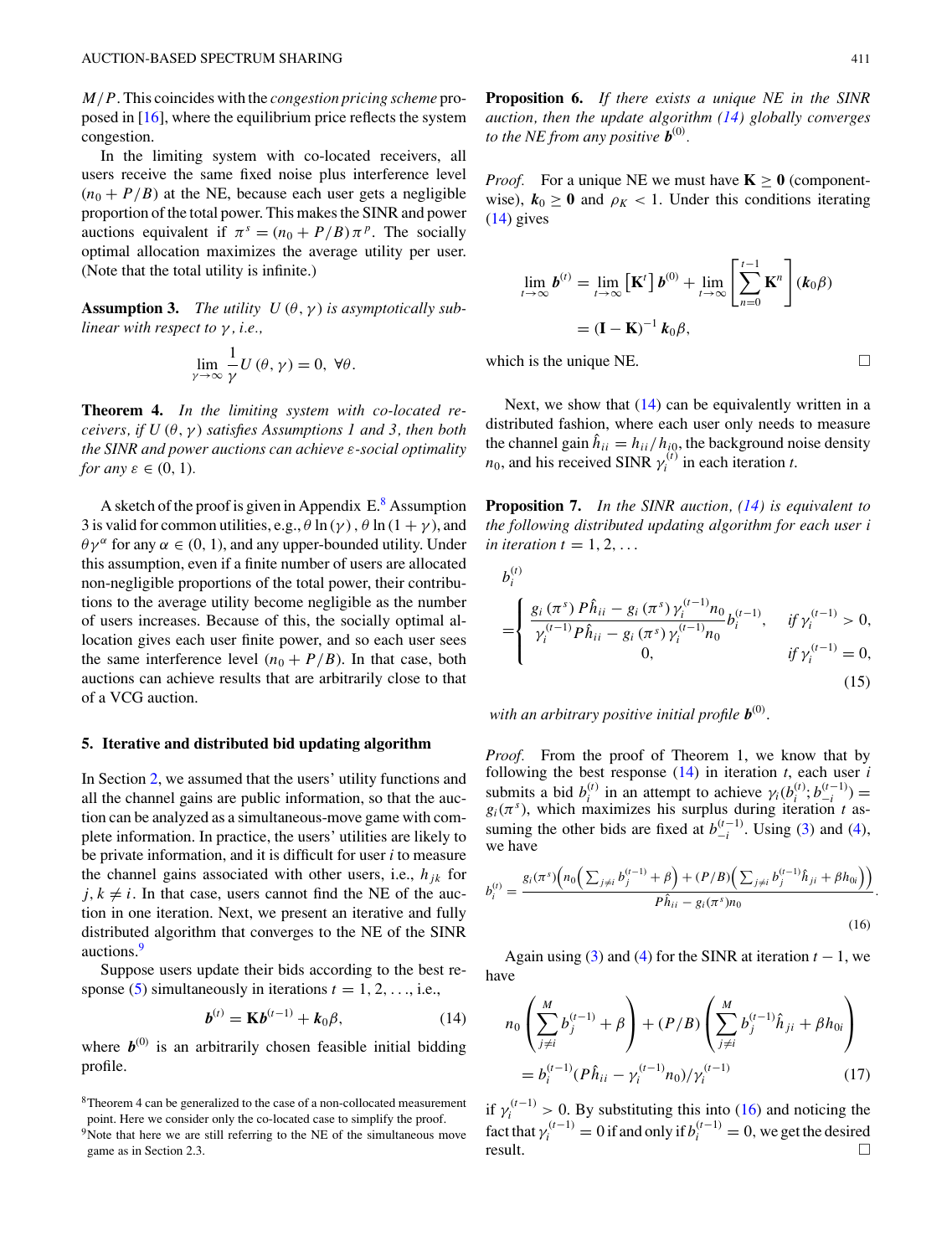The update [\(15\)](#page-6-5) requires only that user *i* measure  $\hat{h}_{ii}$ . There is no need to know the other users' bids. This makes the algorithm distributed and scalable.

The update [\(14\)](#page-6-3) is similar to the Parallel Update Algorithm in [\[20\]](#page-12-16) where users update their bids via a myopic strategy. Unlike Figure 2 in [\[20\],](#page-12-16) here the sequence of bids does not oscillate if each user *i* chooses an initial bid  $b_i^{(0)}$  that is very small (close to zero). This is due to the nonnegativity of the matrix **K**. Intuitively, this is because the users' best responses have "strategic complementarity" [\[21\]—](#page-12-17) roughly, this means when one user submits a higher bid, the others want to do the same. In that case, gradient-based or random updates do not improve convergence.

The update [\[14\]](#page-6-3) is mathematically similar to the power control algorithm proposed in [\[22\]](#page-12-18) (see also [\[23](#page-12-19)[,24\]](#page-12-20)) for a cellular network, where users adjust their powers (without any power constraints) to meet some preset target SINRs. In those papers, the matrix **K** depends only on the channel gains and the target SINRs, and so may not satisfy  $\rho_K < 1$  (in which case there would not be a feasible allocation). There are several key differences between [\(14\)](#page-6-3) and the algorithm in [\[22\]:](#page-12-18) (1) We consider elastic data traffic without a preset target SINR; (2) We have a total received power constraint; (3) We use the algorithm to adjust bids instead of the power itself; and (4) We can adjust the price so that a unique NE always exists. The mathematical similarity arises from the fact that by designing appropriate auction mechanisms, we convert the constrained power allocation problem into an unconstrained non-cooperative game, in which each user updates his bid in an attempt to reach the desired equilibrium SINR level.

In practice, we would like to guarantee a unique NE, which *requires*  $\pi^s > \pi^s_{th}$ , and to achieve high efficiency *η*, which requires that  $\pi^s$  be close to  $\pi^s_{th}$ , without knowing the exact value of  $\pi_h^s$ . The manager must adaptively search for a suitable price. In our simulations, we use the following search method:

- (1) Initialization: Set  $(\pi, \overline{\pi}) = (0, \infty)$ ; choose an arbitrary initial price  $\pi^{(0)} > 0$ , and a maximum number of iterations *T*. Set  $n = 0$ .
- (2) Start the auction at price  $\pi^{(n)}$ , set  $n = n + 1$ .
	- (a) If the auction does not converge within *T* iterations, then stop. Let  $\pi = \pi^{(n-1)}$ . If  $\overline{\pi} = \infty$ , set  $\pi^{(n)} =$  $2\pi^{(n-1)}$ ; otherwise, set  $\pi^{(n)} = (\pi + \overline{\pi})/2$ . Go to 2.
	- (b) If the auction converges within *T* iterations with  $\eta < \eta^*$ , then set  $\overline{\pi} = \pi^{(n-1)}$  and  $\pi^{(n)} = (\pi + \overline{\pi})/2$ . Go to 2.
	- (c) If the auction converges within *T* iterations with  $n > n^*$ , then stop.

Although we only discuss SINR auctions with logarithmic utilities, the bid updating algorithm also works for a power auction with co-located receivers and logarithmic util-

<span id="page-7-1"></span>

Figure 2. Utility comparisons in a finite system of users with logarithmic utilities and co-located receivers:  $(Bn_0, M) = (10^2, 4)$ .

<span id="page-7-2"></span>

Figure 3. Utility comparisons in the large system limit of users with logarithmic utilities and co-located receivers:  $(P/n_0, B) = (10^4 M, 10^2 M)$ .

ities, as well as some other utilities such as  $U_i(\gamma_i) = \theta_i \log$  $(1 + \gamma_i)$ . <sup>[10](#page-7-0)</sup>

## **6. Numerical results**

We first present some numerical results with logarithmic utilities and co-located receivers. In these simulations,  ${\theta_i}_{i \in \{1,...,M\}}$  are independently and uniformly distributed in [1*,* 100]. Each graph represents an average over 100 independent realizations.

Figures [2](#page-7-1) and [3](#page-7-2) show average utility per user for the two auctions along with the socially optimal allocation. In both auctions, we set the prices so that  $\eta$  is close to 1. From Theorem 2, the power auction achieves social optimality for  $P/(Bn_0) < 0$  dB. Figure [2](#page-7-1) shows that the difference in utilities achieved by the two auctions is negligible in this regime.

<span id="page-7-0"></span><sup>&</sup>lt;sup>10</sup>Again, we note that in some cases a target  $\eta^*$  may not be achievable in the power auctions.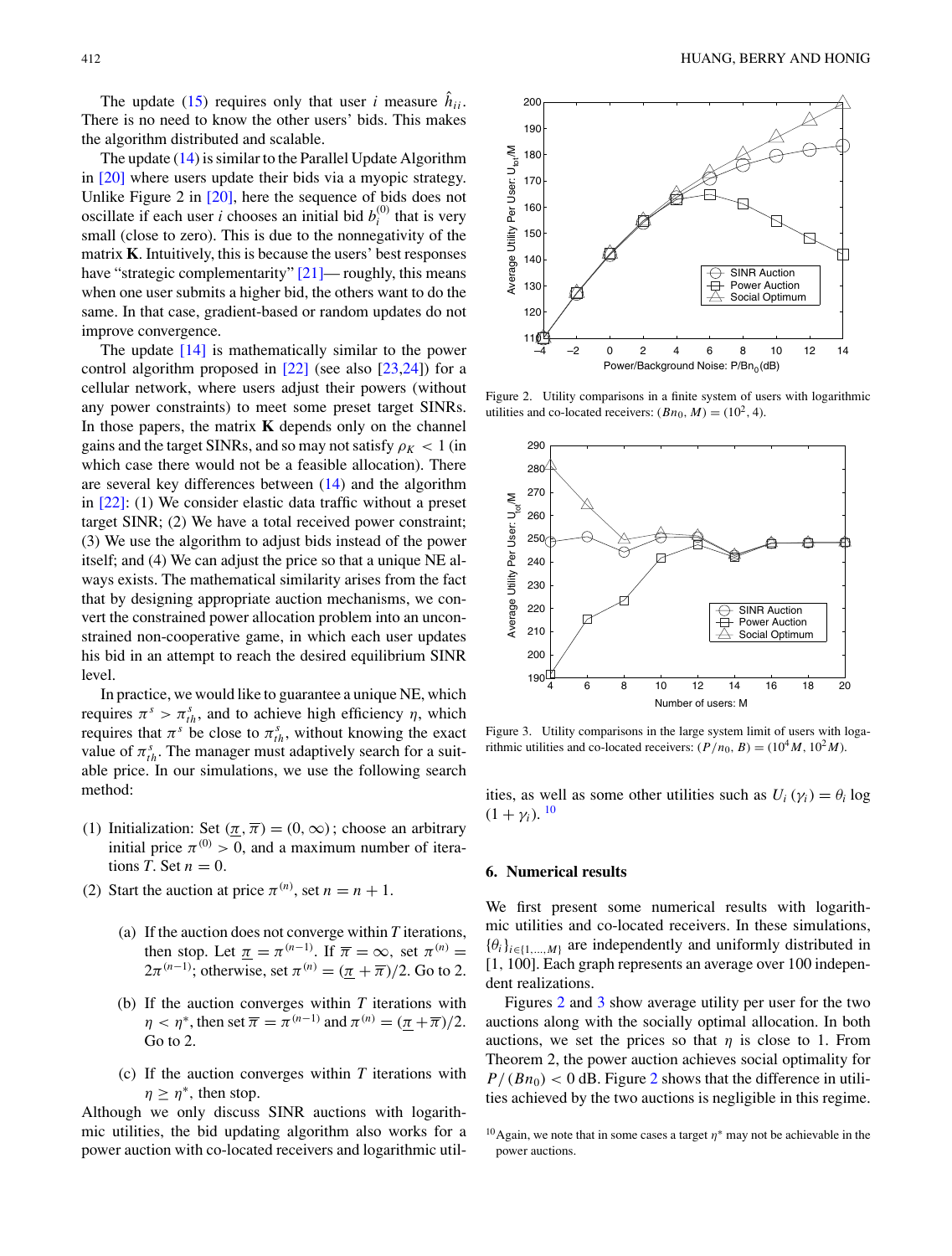<span id="page-8-0"></span>

Figure 4. Performance of the myopic bid updating algorithm with logarithmic utilities and co-located receivers: Bids for each user vs. iterations for a finite system with  $(P/n_0, B, M, \beta) = (10^2, 10^3, 10, 1)$  and  $\eta^* = 0.95$ .

<span id="page-8-1"></span>

Figure 5. Performance of the myopic bid updating algorithm with logarithmic utilities and co-located receivers: Number of iterations required for a system with  $(P/n_0, B) = (10^4 M, 10^2 M)$  and different target  $\eta^*$ .

For  $P/(Bn_0) > 0$  dB, the utility is not concave with power, and the SINR auction achieves a higher utility higher than the power auction. In Figure [3,](#page-7-2) we scale the system as in Section [4](#page-5-3), and choose  $P/(Bn_0) = 20$  dB so that the utility is not concave in power . When  $M \leq 14$ , the auctions do not achieve the socially optimal solution. For large *M*, the utilities for both auctions and the socially optimal solution converge to a constant. For this example, the asymptotic behavior is accurate for  $M > 14$ .

Figures [4](#page-8-0) and [5](#page-8-1) show the performance of the distributed bid updating algorithm. Figure [4](#page-8-0) shows the users' bids starting from very small initial bids and monotonically converging to the unique NE bids. Figure [5](#page-8-1) shows the performance of the updating algorithm as the system is scaled. The target system usage efficiency *η*<sup>∗</sup> is chosen to be 0*.*90*,* 0*.*95 and 0*.*98, respectively. We can see that the number of iterations needed for convergence increases with *M* and approaches a

<span id="page-8-4"></span>

Figure 6. A three-user network model.

<span id="page-8-2"></span>

Figure 7. Convergence of bids in the three-user network.

<span id="page-8-3"></span>

Figure 8. Convergence of transmit power in the three-user network.

constant when *M* is large (i.e.,  $M > 20$ ). This shows that the algorithm scales well with the system size. The figure also shows that the number of iterations needed for convergence increases with  $\eta^*$ , implying that fast convergence and high system usage efficiency are generally conflicting objectives.

Next we show some numerical examples with noncollocated receivers. Figures [7](#page-8-2) and [8](#page-8-3) show the convergence of users' bids and transmit powers in an SINR auction using the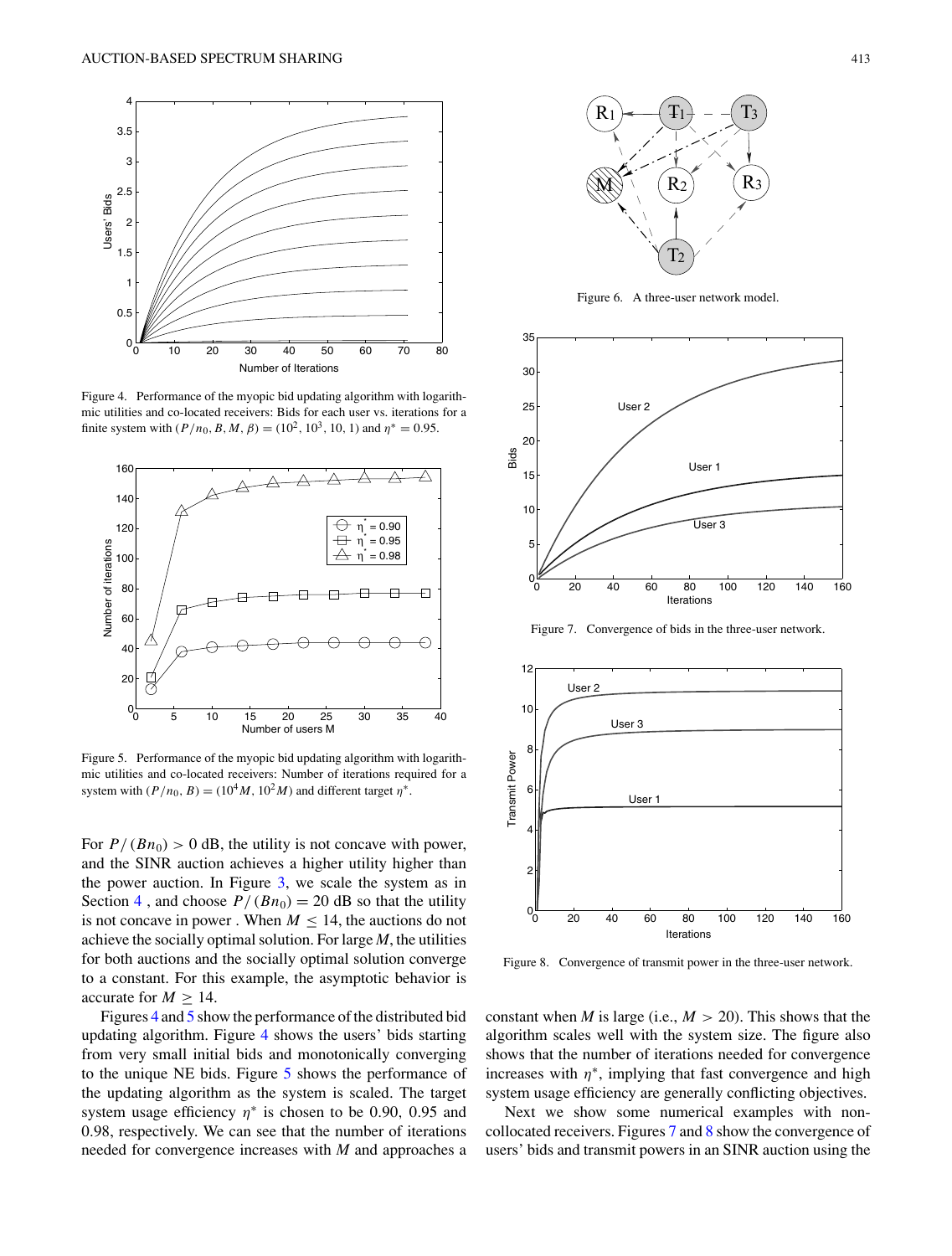distributed algorithm in Section [5](#page-6-0) for the network shown in Figure [6.](#page-8-4) The network has three users, with transmitters and receivers located at grid points. The link gains between nodes are inversely proportional to the square of the distance. All users have the same logarithmic utility with  $\theta_i = 10$ . Proposition 2 says that all users achieve the same SINR at the NE. The final bids and transmit powers depend on the distance between the users' transmitters and the measurement point. Since user 3's transmitter is furthest from the measurement point, user 3 can obtain a relatively high transmit power with a small bid. It is easy to see that if all users transmit with the same power, user 2 receives the most interference, and user 1 receives the least. Figure [8](#page-8-3) shows that after compensating for the interference, user 2 transmits with the highest power, and user 1 transmits with the lowest power.

#### **7. Conclusions**

We have considered spectrum sharing among a group of spread spectrum users with a constraint on the total interference temperature at a particular measurement point. We proposed two auction mechanisms, SINR-and power-based, that allocate power using a simple proportional bidding rule. When combined with logarithmic utilities, the SINR auction leads to a weighted max-min fair SINR allocation. The following results were obtained for the special case in which the receivers are co-located with the measurement point. Namely, the power auction maximizes the total utility with large enough bandwidth. Also, subject to certain assumptions on the utility functions, the power auction generates more revenue than the SINR auction, although the difference in revenue collected by the two auctions vanishes as the number of users increases. Both auction mechanisms achieve social optimality (i.e., maximize utility per user) in the large system limit where bandwidth and power are increased in fixed proportion. We also presented an iterative, distributed bid updating algorithm, which for both auctions converges globally to the NE.

In this work we have assumed that the users and channels are static, and that the interference temperature is measured at a single location. Relaxing these assumptions leads to directions for future research. A related topic is how to assign bandwidth and power in the context of the Commons spectrum usage model, where there is no spectrum manager to preside over the resource allocation. In that situation, a primary goal is to avoid the "tragedy of commons".

#### **Appendix**

#### *A. Proof of Theorem 1*

**Case I** ( $\beta > 0$ ): We first specify the best response  $\mathcal{B}_i(b_{-i})$  for user  $i \in \{1, \ldots, M\}$  with surplus

$$
S_i(b_i; b_{-i}) = U_i(\gamma_i(b_i; b_{-i})) - \pi^s \gamma_i(b_i; b_{-i}).
$$
 (18)

Define the normalized channel gain  $\hat{h}_{ji} = h_{ji}/h_{j0}$  for all  $j, i \geq 1$  so that

$$
\gamma_i(b_i; b_{-i}) = \frac{b_i \hat{h}_{ii} PB}{n_0 B(\sum_{j=1}^M b_i + \beta) + P(\sum_{j \neq i} b_j \hat{h}_{ji} + \beta h_{0i})}.
$$
\n(19)

Notice that for any fixed  $b_{-i}$ ,  $\gamma_i(b_i; b_{-i}) \leq P\hat{h}_{ii}/n_0$  and equality is achieved when  $b_i \rightarrow \infty$ .

Differentiating  $(18)$  with respect to  $b_i$  yields

$$
\frac{\partial S_i(b_i;b_{-i})}{\partial b_i} = \left[\frac{\partial U_i(\gamma_i(b_i;b_{-i}))}{\partial \gamma_i(b_i;b_{-i})} - \pi^s\right] \frac{\partial \gamma_i(b_i;b_{-i})}{\partial b_i},\tag{20}
$$

<span id="page-9-0"></span>where

$$
\frac{\partial \gamma_i(b_i; b_{-i})}{\partial b_i} = \frac{\left(n_0 B\left(\sum_{j \neq i} b_i + \beta\right) + P\left(\sum_{j \neq i} b_j \hat{h}_{ji} + \beta h_{0i}\right)\right) \hat{h}_{ii} P B}{\left(n_0 B\left(\sum_{j=1}^M b_i + \beta\right) + P\left(\sum_{j \neq i} b_j \hat{h}_{ji} + \beta h_{0i}\right)\right)^2} > 0.
$$
\n(21)

Since the term in brackets in  $(20)$  is strictly decreasing in  $b_i$ ,  $S_i(b_i; b_{-i})$  is a strictly quasi-concave function of  $b_i$ , and there exists a unique best response for user *i*,  $\mathcal{B}_i(b_{-i})$ , that satisfies

$$
\mathcal{B}_{i}(b_{-i}) = \infty, \qquad \text{if } \pi^{s} \le U'_{i}\left(\frac{P\hat{h}_{ii}}{n_{0}}\right)
$$

$$
\frac{\partial U_{i}(\gamma_{i}(\mathcal{B}_{i}(b_{-i}); b_{-i}))}{\partial \gamma_{i}(\mathcal{B}_{i}(b_{-i}); b_{-i})} = \pi^{s}, \qquad \text{if } U'_{i}\left(\frac{P\hat{h}_{ii}}{n_{0}}\right) < \pi^{s} < U'_{i}(0)
$$

$$
\text{if } U'_{i}(0) \le \pi^{s}
$$
\n
$$
(22)
$$

If  $\pi^s$  > max<sub>1≤*i*≤*M*</sub> *U*<sub>*i*</sub>'( $\frac{P\hat{h}_{ii}}{n_0}$ ), then  $B_i(b_{-i}) < \infty$ , and can be shown to satisfy

$$
\mathcal{B}_i(b_{-i}) = \sum_{j \neq i} k_{ij} b_j + k_{i0} \beta, \qquad (23)
$$

where  $k_{ij}$  is defined in [\(6\),](#page-3-5)  $k_{i0}$  is defined in [\(7\)](#page-3-6) and  $g_i(\pi^s)$  is defined in  $(8)$ . Therefore, if the auction has a unique NE  $b^*$ , then it is the unique component-wise nonnegative solution to

$$
(\mathbf{I} - \mathbf{K})b = k_0 \beta, \tag{24}
$$

where  $\mathbf{K} = [k_{ij}]_{i,j \in \{1,...,M\}}$  with  $k_{ii} = 0$  for all *i*, and  $k_0 =$  $(k_{10}, \ldots, k_{M0})$ . <sup>[11](#page-9-1)</sup> Define  $\tilde{\imath}$  = arg max<sub>*i*∈{1*,...,M*}  $U'_{i}(\frac{p_{\hat{h}_{ij}}}{n_0})$  and</sub>  $\underline{\pi} = U_i'(\frac{P\hat{h}_{i\tau}}{n_0})$  (i.e.,*g<sub>i</sub>*( $\underline{\pi}$ ) =  $\frac{P\hat{h}_{i\tau}}{n_0}$ ). When  $\pi^s > \underline{\pi}$ , **K** is a nonnegative matrix (i.e., all entries are nonnegative) and  $k_0$  is also nonnegative component-wise. Let  $\rho_K$  be the spectral radius of matrix **K**. If  $\rho_K < 1$ , then  $\lim_{n\to\infty}$  **K**<sup>*n*</sup> = 0, and

<span id="page-9-1"></span><sup>&</sup>lt;sup>11</sup>We denote all vectors as row vectors. The need for transposition should be clear from the context.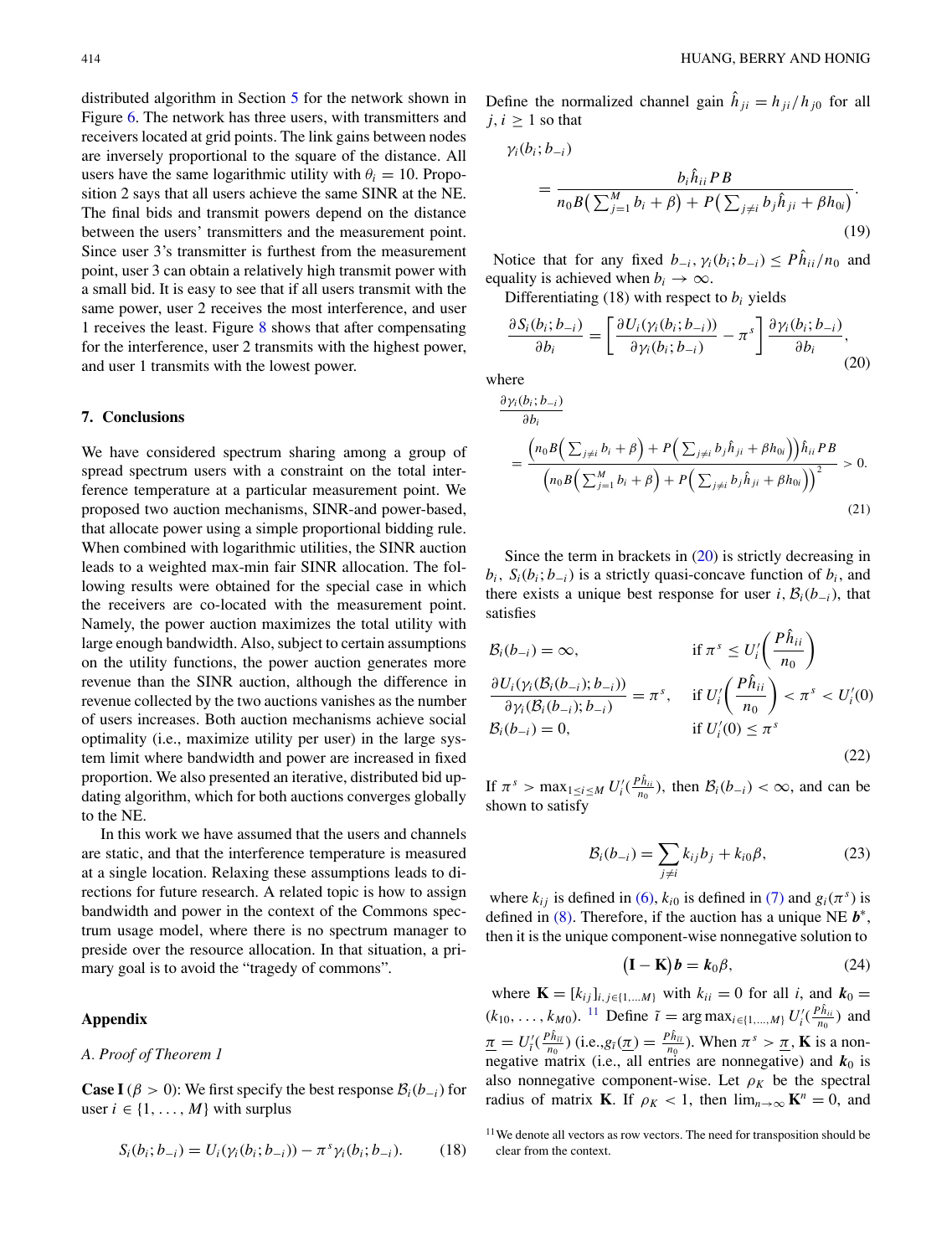$(\mathbf{I} - \mathbf{K})^{-1} = \sum_{n=0}^{\infty} \mathbf{K}^n$  exists and is nonnegative. In that case, there is a unique component-wise nonnegative solution to (24) given by

$$
\boldsymbol{b}^* = \left(\sum_{n=0}^{\infty} \mathbf{K}^n\right) k_0 \beta, \tag{25}
$$

which represents the unique NE of the auction. On the other hand, if  $\rho_K \geq 1$ , then  $\sum_{n=0}^{\infty} \mathbf{K}^n = \infty$ , and the auction has no NE.

To show the existence of  $\pi_{th}^s$ , as defined in the theorem, we will consider the following two subcases: (I.1) Only user  $\tilde{\imath}$  has a positive best response at price  $\pi$ , i.e.,  $g_l(\pi) = 0$  for all  $l \neq \tilde{i}$ , and (I.2) There is at least one other user  $l \neq \tilde{i}$  who has a positive best response at price *π*.

**Subcase I.1** ( $g_l(\underline{\pi}) = 0$  for all  $l \neq \overline{i}$ ): Here we must have  $\pi_{th}^{s} = \underline{\pi}$ . This is because for any  $\pi^{s} > \underline{\pi}$ ,  $\mathcal{B}_{l}(b_{-l}) = 0$  for all  $l \neq \tilde{i}$ , and the unique NE  $\mathbf{b}^* = (0, \ldots, 0, b^*_{\tilde{i}}, 0, \ldots, 0)$ where

$$
b_{\tilde{i}}^* = k_{\tilde{i}0} \beta \ge 0. \tag{26}
$$

For all  $\pi^s \leq \pi$ ,  $\mathcal{B}_{\tilde{i}}(b_{-\tilde{i}}) = \infty$  and there exists no NE.

**Subcase I.2** ( $\exists l \neq \tilde{\imath}$  such that  $g_l(\underline{\pi}) > 0$ ): To prove this subcase we first show the following two statements: (*i*)  $\rho_K$ is continuous and nonincreasing in  $\pi^s$ . (*ii*) There exists  $\pi_H^s \underline{\pi}$  such that  $\rho_K(\pi_H^s) < 1$ . Since  $\rho_K(\underline{\pi}) \ge 1$ , it then follows that there exists  $\pi_{th}^s \in [\underline{\pi}, \pi_H^s)$  such that  $\rho_K(\pi^s) \ge 1$ for any  $\underline{\pi} \leq \pi^s \leq \pi^s_{th}$ , and  $\rho_K(\pi^s) < 1$  for any  $\pi^s > \pi^s_{th}$ . Additionally, we show that in this subcase,  $\pi_{th}^{s} > \underline{\pi}$ , i.e., there exists  $\pi_L^s > \underline{\pi}$  such that  $\rho_K(\pi_L^s) > 1$ .

To show (*i*), let  $x = (x_1, \ldots, x_M)$  be a nonnegative vector. From Corollary 8*.*3*.*3 of [\[25\]](#page-12-21) and the fact that a square matrix has the same eigenvalues as its transpose, we have

$$
\rho_K(\pi^s) = \max_{\substack{x \geq 0 \\ x \neq 0}} \min_{\substack{j \in \{1, \dots, M\} \\ x_j \neq 0}} \frac{1}{x_j} \sum_{i=1}^M k_{ij}(\pi^s) x_i, \tag{27}
$$

where the dependence of  $\rho_K$  and  $k_{ij}$  on  $\pi^s$  are explicitly shown. Let  $x^*(\pi^s)$  be a vector that achieves  $\rho_K(\pi^s)$  in [27]. Note that  $x^*(\pi^s)$  must have more than one positive entry, otherwise  $\rho_K(\pi^s) = 0$ . Assume that  $\pi < \pi^s < \tilde{\pi}^s$ . From [\(6\)](#page-3-5),  $k_{ij}$ ( $\pi$ <sup>*s*</sup>) is nonnegative, continuous and nonincreasing in  $\pi$ <sup>*s*</sup> > *π*. Hence,

$$
\frac{1}{x_j} \sum_{i=1}^{M} k_{ij} (\pi^s) x_i \ge \frac{1}{x_j} \sum_{i=1}^{M} k_{ij} (\widetilde{\pi}^s) x_i \tag{28}
$$

for any nonnegative  $x$  that has more than one positive entry and  $x_j \neq 0$ . This implies that

$$
\max_{\substack{x \geq 0 \\ x \neq 0}} \min_{\substack{j \in \{1, \dots, M\} \\ x_j \neq 0}} \frac{1}{x_j} \sum_{i=1}^M k_{ij}(\pi^s) x_i
$$

i.e.,  $\rho_K(\pi^s) \geq \rho_K(\tilde{\pi}^s)$ . Since each eigenvalue of a square matrix depends continuously upon its entries (see Appendix *D* of  $[25]$ ),  $\rho_K(\pi^s)$  is continuous and nonincreasing in  $\pi^s$  for  $\pi^s > \pi$ .

To show (*ii*)*,* we have from Theorem 8.1.22 of [\[25\]](#page-12-21) ,

$$
\rho_K(\pi^s) \le \max_{j \in \{1, \dots, M\}} \sum_{i \ne j}^M k_{ij}(\pi^s). \tag{30}
$$

Thus it is sufficient to show that

 $\geq \max_{\substack{x \geq 0 \\ x \neq 0}}$ 

$$
\max_{i,j \in \{1,\dots,M\}} k_{ij}(\pi_H^s) < \frac{1}{M-1}.\tag{31}
$$

Using  $(6)$ , a sufficient condition for  $(31)$  is

$$
\pi_H^s
$$

$$
> \max_{i \in \{1,\dots,M\}} U'_i \times \left( \frac{PB \min_{i \in \{1,\dots,M\}} \hat{h}_{ii}}{MBn_0 + (M-1)P \max_{i,j \in \{1,\dots,M\}} \hat{h}_{ji}} \right)
$$
  
> 
$$
\max_{i \in \{1,\dots,M\}} U'_i \left( \frac{P\hat{h}_{ii}}{n_0} \right) = \underline{\pi}.
$$
 (32)

To show there exists  $\pi_L^s > \underline{\pi}$  such that  $\rho_K(\pi_L^s) > 1$ , from (27) it is sufficient to show that there exists an  $x > 0$  and  $\delta > 0$ such that  $\pi_L^s = \underline{\pi} + \delta$  and

$$
\sum_{i=1}^{M} k_{ij} (\pi_L^s) \frac{x_i}{x_j} > 1, \quad \forall j \in \{1, ..., M\}.
$$
 (33)

From [\(8\)](#page-3-7) and the assumptions in Subcase I.2, both  $1/g_i(\pi^s)$  and  $1/g_i(\pi^s)$  are positive, continuous and strictly increasing functions for  $\pi^s \in [\pi, \pi + \delta']$  with  $\delta' <$  $\min(U_l'(0), U_l'(0)) - \pi$ . Then for any given  $\delta_{\tilde{l}} > 0$  and  $\delta_l > 0$ , there exists a  $\delta' > 0$  such that for any  $\delta < \delta'$ ,

$$
0 < \frac{1}{g_{\tilde{t}}(\underline{\pi} + \delta)} - \frac{1}{g_{\tilde{t}}(\underline{\pi})} \leq \delta_{\tilde{t}},\tag{34}
$$

$$
0 < \frac{1}{g_l(\underline{\pi} + \delta)} - \frac{1}{g_l(\underline{\pi})} \le \delta_l. \tag{35}
$$

If we let  $\delta_l = 1/g_l(\pi) - n_0/(P\hat{h}_{ll}) > 0, \delta_{\tilde{l}} = n_0^2/$  $(4\delta_l P^2 \hat{h}_{\tilde{i}\tilde{i}} \hat{h}_{ll}) > 0$ ,  $x_{\tilde{i}} = 1$  and  $x_j = (n_o/P \hat{h}_{\tilde{i}\tilde{i}})/\delta_{\tilde{i}}$  for all  $j \neq$  $\tilde{i}$ , then

$$
\frac{x_j}{x_{\tilde{l}}} = \frac{n_o/P\hat{h}_{\tilde{l}\tilde{l}}}{\delta_{\tilde{l}}} < \frac{(n_0 + \frac{P}{B}\hat{h}_{j\tilde{l}})/(P\hat{h}_{\tilde{l}\tilde{l}})}{\frac{1}{g_{\tilde{l}}(\underline{\pi}+\delta)} - \frac{1}{g_{\tilde{l}}(\underline{\pi})}}\n= k_{\tilde{l}}(\underline{\pi}+\delta) = k_{\tilde{l}}(\pi_{\tilde{L}}^{\delta}), \forall j \neq \tilde{\iota},
$$
\n(36)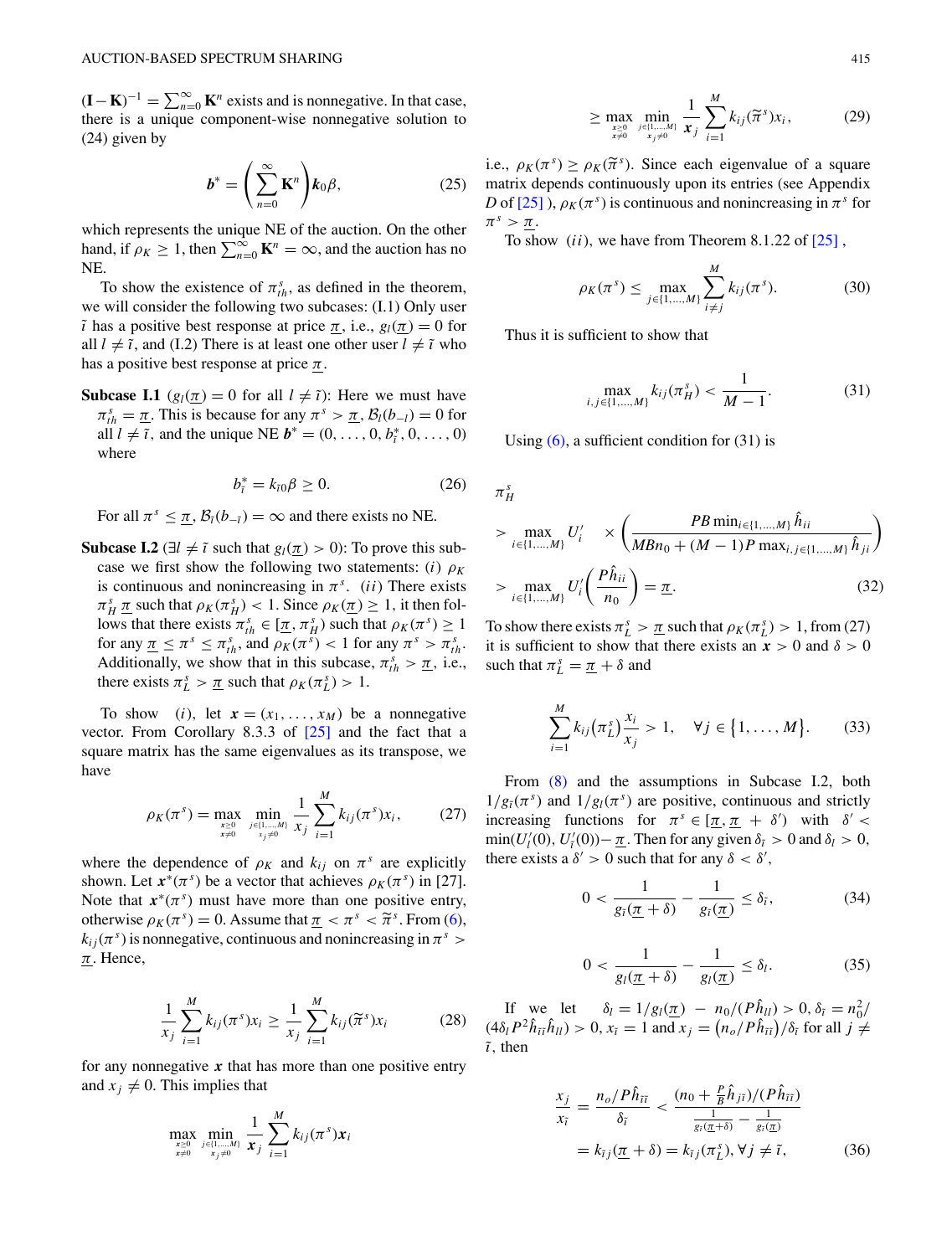where we have used the fact that  $g_{\tilde{i}}(\pi) = P \hat{h}_{\tilde{i}\tilde{i}}/n_0$  by definition. Thus  $k_{\tilde{i}j}(\pi_L^s)x_{\tilde{i}}/x_j > 1$  for any  $j \neq \tilde{\iota}$ . Also

$$
\frac{x_l}{x_{\bar{i}}} = \frac{4\delta_l}{n_0/(P\hat{h}_{ll})} > \frac{1/g_l(\underline{\pi}) - n_0/(P\hat{h}_{ll}) + \delta_l}{n_0/(P\hat{h}_{ll})}
$$
\n
$$
> \frac{1/g_l(\underline{\pi} + \delta_{\pi}) - n_0/(P\hat{h}_{ll})}{n_0/(P\hat{h}_{ll}) + \hat{h}_{ll}/(B\hat{h}_{ll})} = \frac{1}{k_{l\bar{i}}(\pi_L^s)},
$$
\n(37)

i.e.,  $k_{li}(\pi_L^s)x_l/x_{\tilde{l}} > 1$ . Combining (36) and (37) give (33), hence  $\rho_K(\overline{\pi}_L^s) = \rho_K(\underline{\pi} + \delta_{\pi}) < 1$ .

**Case II** ( $\beta = 0$ ): First, we observe that  $b^* = 0$  is an NE if and only if

$$
U_i(0) \ge U_i\left(\frac{P\hat{h}_{ii}}{n_0}\right) - \pi^s \frac{P\hat{h}_{ii}}{n_0}, \forall i. \tag{38}
$$

That is, if all other users bid zero, then user *i*'s best response bid is also zero since a positive bid gives the change in surplus  $\Delta S_i(b_i; b_{-i}) = U_i(\frac{p\hat{h}_{ii}}{n_0}) - \pi^s \frac{p\hat{h}_{ii}}{n_0} - U_i(0) \le 0$ . Furthermore, if there is a unique NE, then  $b^* = 0$ . This is because if there exists a nonzero  $\tilde{b}^*$ , which is a NE, then for any scalar  $v > 0$ ,  $\nu\tilde{\mathbf{b}}^*$  gives the same surplus values, hence is also a NE. Thus there are an infinite number of Nash Equilibria. Finally, there is no NE when  $\pi^s$  is too small (e.g.,  $\pi^s \le U_i'(\frac{P\hat{h}_{ii}}{n_0})$  for some user *i*).

# *B. Proof of Theorem 2*

Given an  $\varepsilon \in (0, 1)$ , it is straightforward to write out the Kuhn-Tucker (KT) conditions for the total utility maximization problem of the *ε*-system with co-located receivers:

$$
\begin{aligned}\n\text{maximize} & \sum_{p^{re}\geq 0}^{M} U_i \big( \gamma_i \big( p_i^{re} \big) \big) \\
\text{subject to} & \gamma_i \big( p_i^{re} \big) = \frac{p_i^{re}}{n_0 + \big( P - p_i^{re} \big) / B}\n\end{aligned} \tag{39}
$$

$$
\sum_{i=1}^{M} p_i^{r\epsilon} \le P(1-\epsilon).
$$

Since problem (39) is a strictly convex maximization problem under Assumption, the KT conditions are necessary and sufficient for the unique *ε*-social optimal solution.

In the power auction, user *i*'s surplus function  $S_i(b_i; b_{-i}) =$  $U_i(\gamma_i(p_i^r(b_i; b_{-i}))) - \pi^p p_i^r(b_i; b_{-i})$  is a strictly quasi-concave function in  $b_i$ . Hence there exists a unique value of  $b_i$  that maximizes  $S_i(b_i; b_{-i})$  for fixed  $b_{-i}$ . By setting  $\pi^p$  equal to the Lagrange multiplier in the KT conditions for problem (39) the set of best responses for the users is the solution to the KT conditions. Thus the power profile at the NE achieves *ε*-social optimality for any  $\varepsilon \in (0, 1)$ .

## *C. Proof of Proposition 4*

With logarithmic utilities and co-located receivers, the firstorder conditions for surplus maximization for user *i* gives

$$
\pi^{p} = U'_{i}(\theta_{i}, \gamma_{i}(p_{i}^{r*}))\gamma'_{i}(p_{i}^{r*}) = \frac{\theta_{i}(n_{0}B + P)}{p_{i}^{r*}(n_{0}B + P - p_{i}^{r*})}.
$$
\n(40)

Thus,

$$
R^{p} = \sum_{i=1}^{M} \pi^{p} p_{i}^{r*} = \sum_{i=1}^{M} \frac{\theta_{i}(n_{0}B + P)}{(n_{0}B + P - p_{i}^{r*})} > \sum_{i=1}^{M} \theta_{i} = R^{s},
$$
\n(41)

where the last equality is shown in the proof of Proposition 2. If  $\theta_i \leq \bar{\theta}$  for each *i*, then as  $M \leftarrow \infty$ ,  $p_i^{r*} \leftarrow 0$  for each user *i*, and  $R^p/R^s \leftarrow 1$ .

# *D. Proof of Proposition 5*

We obtain [\(13\)](#page-5-2) by taking the limit of the conditions in Proposition 1 under the assumed scaling. Let *Lim* denote  $\lim_{P,B,M\to\infty}$ with  $P/B$ ,  $P/M$ ,  $\beta/M$  fixed. Thus,

$$
Lim \sum_{i=1}^{M} \frac{k_i}{1+k_i} = Lim \sum_{i=1}^{M} \frac{\theta_i (P/B + n_0)}{P(\pi^s + \theta_i/B)}
$$
  
= 
$$
\frac{1}{M} Lim \sum_{i=1}^{M} \frac{M\theta_i (P/B + n_0)}{P\pi^s}
$$
  
= 
$$
\frac{P/B + n_0}{P/M\pi^s} E[\theta]
$$
 (42)

with probability 1. The first equality follows from the definition of  $k_i$  in [\(9\),](#page-4-2) the second follows from the limit  $B \to \infty$ , and the third follows from the strong law of large numbers. Condition [\(13\)](#page-5-2) then follows directly. The weighted max-min fair SINR allocation and payments stay fixed during the limiting process. Since every user sees the same noise plus interference at the NE,  $n_0 + P/B$ , we have  $p_i^{r*} = \gamma_i^*(n_0 + P/B)$ for all *i*. This corresponds to a weighted max-min fair power allocation.

## *E. Proof of Theorem 4 (Sketch)*

In the limiting system, the maximum average utility per user is the solution to:

<span id="page-11-0"></span>
$$
\underset{p^r(\theta)\geq 0}{\text{maximize}} \ E_{\theta} \bigg[ U\bigg(\theta, \frac{p^r(\theta)}{n_0 + (P - p^r(\theta))/B} \bigg) \bigg]
$$
\n
$$
\text{subject to} \quad E_{\theta}[p^r(\theta)] = \frac{P}{M}(1 - \varepsilon)
$$
\n
$$
(43)
$$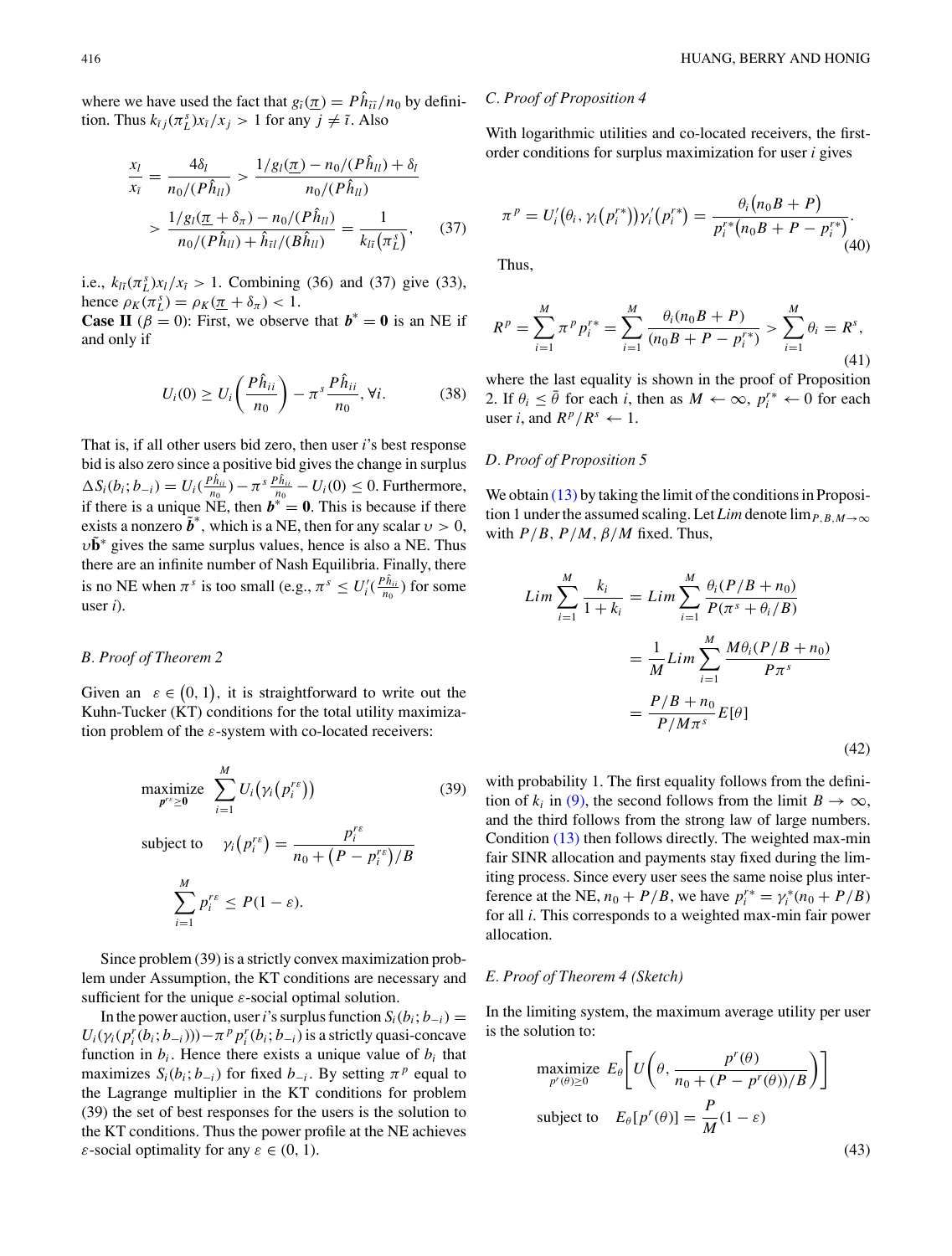The objective is the average utility per user, and the constraint corresponds to the total received power constraint in the *ε*-system. In both cases we have used the law of large numbers to express these in terms of expectations over *θ*.

The optimization is over all received power allocations,  $p^r : [\theta, \overline{\theta}] \rightarrow \mathcal{R}^+$ . We first prove the following lemma:

**Lemma 2.** *There exists a power allocation*  $p^r(\theta)$  *that solves [\(43\)](#page-11-0), which is finite everywhere, i.e.,*

$$
\lim_{P \to \infty} \frac{p^r(\theta)}{P} = 0, \quad \forall \theta \in [\underline{\theta}, \overline{\theta}]. \tag{44}
$$

This lemma implies that each user receives a negligible fraction of the total power as the system scales. The lemma can be proved by contradiction. If the lemma were not true, then at least one user would be allocated infinite power as the system scales. Because the utility is sublinear, this user would contribute a negligible amount to the average utility. Thus we could reallocate the user's power among the remaining users and strictly increase the average utility. This gives a contradiction, proving the lemma.

Lemma 2 ensures that at a solution to  $(43)$ , each user receives the same interference plus noise  $n_0 + P/B$ . This makes (43) a strictly concave maximization problem. By using calculus of variations  $[26]$ , we can solve for  $p(\theta)$  in closed form, as well as for the corresponding positive Lagrange multiplier *λ* for the average power constraint. Letting  $\pi^p = \lambda$  or  $\pi^s = (n_0 + P/B)\lambda$  results in the same power allocation at the NE for the power and SINR auctions, respectively.

## **References**

- [1] "Spectrum policy task force report," Federal Communications Commission, US, (Nov. 2002).
- <span id="page-12-0"></span>[2] A. Mas-Colell, M.D. Whinston and J.R. Green, *Microeconomic Theory* (Oxford University Press, 1995).
- <span id="page-12-1"></span>[3] K.J. Sunnevag, Auction design for the allocation of emission permits, 2001 working paper.
- <span id="page-12-2"></span>[4] J.J.D. Wang and J.F. Zender, Auctioning divisible goods, Economic Theory 19 (2002) 673–705.
- [5] K. Back and J.F. Zender, Auctions of divisible goods: On the rationale for the treasury experiment, Review of Financial Studies 6 (1993) 733–764.
- <span id="page-12-4"></span>[6] R. Johari and J.N. Tsitsiklis, Efficiency loss in a network resource allocation game, Mathematics of Operations Research 29(3) (2004) 407–435.
- <span id="page-12-5"></span>[7] R. Maheswaran and T. Basar, Nash equilibrium and decentralized negotiation in auctioning divisible resources, Group Decision and Negotiation 12(5) (2003) 361–395.
- <span id="page-12-14"></span>[8] S. Yang and B. Hajek, An efficient mechanism for allocation of a divisible good, (2004) working paper.
- <span id="page-12-3"></span>[9] R. Tijdeman, The chairman assignment problem, Discrete Mathematics 32 (1980) 323–330.
- <span id="page-12-6"></span>[10] C.A. Waldspurger and W.E. Weihl, Stride scheduling: Deterministic proportional share resource management, (Laboratory

for CS, MIT, Technical Memorandum MIT/LCS/TM-528, July 1995).

- <span id="page-12-7"></span>[11] P. Dubey, Inefficiency of Nash equilibria, Mathematics of Operations Research 11 (1986) 1–8.
- <span id="page-12-8"></span>[12] D.G.D. Famolari, N.B. Mandayam and V. Shah, *A New Framework for Power Control in Wireless Data Networks: Games, Utility and Pricing* (Kluwer Academic Publishers, 1999) pp. 289–310.
- <span id="page-12-9"></span>[13] C. Saraydar, N.B. Mandayam and D.J. Goodman, Efficient power control via pricing in wireless data networks, IEEE Trans. on Communications 50(2) (2002) 291–303.
- <span id="page-12-10"></span>[14] T. Alpcan, T. Basar, R. Srikant and E. Altman, CDMA uplink power control as a noncooperative game, Wireless Networks 8 (2002) 659– 670}.
- [15] N. Shroff, M. Xiao and E. Chong, Utility based power control in cellular radio systems, in *Proc. of IEEE INFOCOM,* (2001).
- [16] T.M. Heikkinen, On congestion pricing in a wireless network, Wireless Network 8 (2002) 347–357.
- <span id="page-12-11"></span>[17] S. Shenker, Fundamental design issues for the future internet, IEEE Journal of Selected Areas in Communications 13 (1995) 1176– 1188.
- <span id="page-12-12"></span>[18] P. Milgrom, *Putting Auction Theory to Work* (Cambridge University Press, 2004).
- <span id="page-12-13"></span>[19] F.P. Kelly, A. Maulloo and D. Tan, Rate control for communication networks: Shadow prices, proportional fairness and stability, Journal of Operations Research Society 49(3) (1998) 237–252.
- <span id="page-12-15"></span>[20] T. Alpcan and T. Basar, Distributed algorithms for {Nash} equilibria of flow control games, Annals of Dynamic Games 7 (2003).
- <span id="page-12-16"></span>[21] D.M. Topkis, *Supermodularity and Complementarity* (Princeton University Press, 1998).
- <span id="page-12-17"></span>[22] G.J. Foschini and Z. Miljanic, A simple distributed autonomous power control algorithm and its convergence, IEEE Transactions on Vehicular Technology 42(4) (1993)
- <span id="page-12-18"></span>[23] N. Bambos, S.C. Chen and G.J. Pottie, Channel access algorithms with active link protection for wireless communication networks with power control, IEEE/ACM Trans. on Networking 8(5) (2000) 583– 597.
- <span id="page-12-19"></span>[24] T. Holliday, A.J. Goldsmith and P. Glynn, Distributed power control for time varying wireless networks: Optimality and convergence, in *Proc. of Allerton Conference*, (2003).
- <span id="page-12-20"></span>[25] R.A. Horn and C.R. Johnson, *Matrix Analysis* (Cambrige University Press, 1985).
- <span id="page-12-22"></span><span id="page-12-21"></span>[26] M.I. Kamien and N.L. Schwartz, *Dynamic Optimization: The Calculus of Variations and Optimal Control in Economics and Management* (North-Holland, 1981).



**Jianwei Huang** received the B.E. degree in Radio Engineering from Southeast University, Nanjing, China in 2000, and the M.S. and Ph.D. degrees in Electrical and Computer Engineering from Northwestern University, Evanston, IL in 2003 and 2005, respectively. He is currently a Postdoc Research Association in the Department of Electrical Engineering, Prinston university, NJ. In 2004 and 2005, he also worked in the Mathematics of Communication Networks Group at Motorola, Arling-

ton Heights, IL USA as a software engineer. His current research interests lie in the areas of wireless and wireline communications networks, with emphases on resource allocation, network pricing, dynamic spectrum sharing, mobile ad hoc and sensor networks, stochastics and non-convex optimizations. Dr. Huang is the receipt of a 2001 Walter P. Murphy Fellowship at Northwestern University, and a 1999 Chinese National Excellent Student Award.

E-mail: jianweih@ece.northwestern.edu